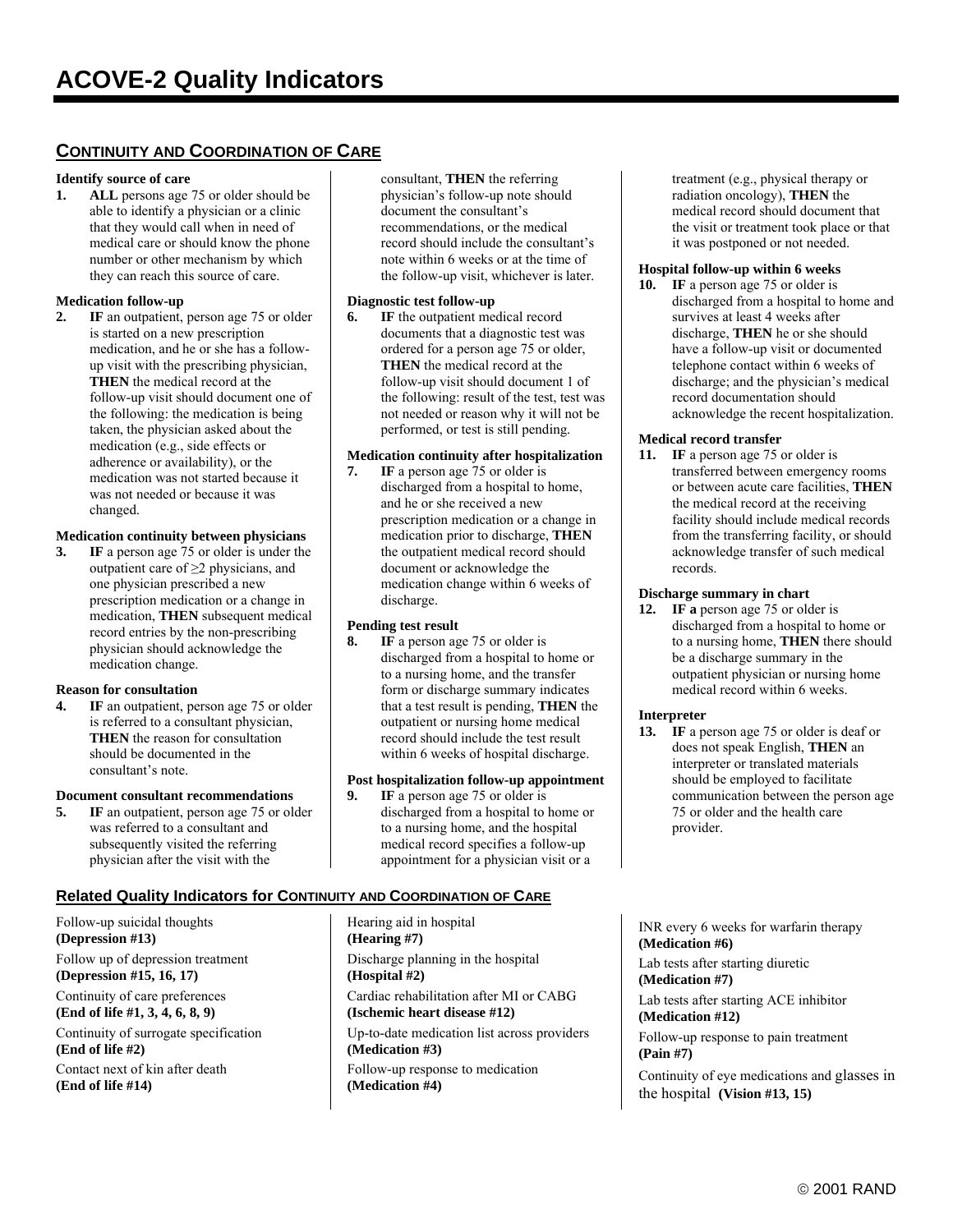# **DEMENTIA**

#### **Cognitive and functional screening**

- **1-CH IF** a person age 75 or older is admitted to a hospital, **THEN** there should be documentation of a multidimensional assessment of cognitive ability.
- **1-CO IF** a person age 75 or older is new to a physician practice, **THEN** there should be documentation of an assessment of memory.
- **1-F. IF** a person age 75 or older is admitted to a hospital or is new to a physician practice, **THEN** there should be an assessment of functional status.

#### **Medication review**

- **2. IF** a person age 75 or older presents with dementia symptoms, **THEN** the physician should review the patient's medication list for initiation of medications that might correspond chronologically to the onset of dementia symptoms.
- **3. IF** a person age 75 or older presents with dementia symptoms that correspond in time with the initiation of new medication(s), **THEN** the physician should discontinue or justify the necessity of continuing these medications.

#### **Laboratory testing**

**IF** a person age 75 or older is newly diagnosed with dementia, **THEN** a serum vitamin  $B_{12}$  and TSH should be performed.

#### **Neuroimaging**

**5. IF** a person age 75 or older has signs of dementia and focal neurologic findings suggestive of an intracranial process, **THEN** the patient should be offered neuroimaging (brain CT or MRI).

#### **Cholinesterase inhibitors**

**6. IF** a person age 75 or older is in a mildto-moderate stage of Alzheimer's

## **Related Quality Indicators for DEMENTIA**

Evaluate patients with cognitive impairment for depression **(Depression #1, 2)**

Evaluate patients for suicidal ideation and follow-up **(Depression #4, 5, 13)**

Decision making for patients with dementia **(End of life #2, 3)**

disease, **THEN** the treating physician should discuss treatment with a cholinesterase inhibitor with the patient and the primary caregiver (if available).

#### **Caregiver support and patient safety**

**7. IF** a person age 75 or older with dementia has a caregiver (and, if capable, the patient assents), **THEN** the physician should discuss or refer the patient and caregiver for discussion about patient safety, provide education on how to deal with conflicts at home, and inform about community resources for dementia.

#### **Screening for depression**

**9. IF** a person age 75 or older has dementia, **THEN** he or she should be screened for depression during the initial evaluation period.

#### **Depression treatment**

**10. IF** a person age 75 or older with dementia has depression, **THEN** he or she should be treated for the depression.

#### **Driving privileges**

11. **IF** a person age 75 or older is newly diagnosed with dementia, **THEN** the diagnosing physician should advise the patient not to drive a motor vehicle and/or request that the Department of Motor Vehicles (or equivalent) re-test the patient's ability to drive, or refer the patient to a drivers' safety/education course that includes assessment of driving ability consistent with state laws.

#### **Restraints**

**12. IF** a person age 75 or older with dementia is to be physically restrained in the hospital, **THEN** the target behavioral disturbance or safety issue justifying use of restraints must be identified to the consenting person (patient or legal guardian) and documented in the chart.

Evaluate cognition at hospital admission **(Hospital #1)**

Check capacity before consent for surgery **(Hospital #6)**

Delirium evaluation and treatment **(Hospital #9)**

- 13. **IF** a person age 75 or older is physically restrained and the target behavioral disturbance requiring restraint is identified, **THEN** the health care team should include methods other than physical restraints in the care plan.
- **14. IF** a person age 75 or older is placed in physical restraints, **THEN** each of the following measures should be enacted:
	- Consistent release from the restraints at least every 2 hours,
	- Face-to-face reassessment by a physician or nurse at least every 4 hours and before renewal of the restraint order,
	- Observation at least every 15 minutes, and more frequently if indicated by the patient's condition, while the patient is in restraints,
	- Interventions every 2 hours (or as indicated by patient's condition or needs) related to nutrition, hydration, personal hygiene, toileting, and rangeof-motion exercises.

#### **Memory loss**

**15.** IF a person age 75 or over without a previous diagnosis of dementia fails a memory screen or presents with memory loss or forgetfulness, **THEN** the physician should document an assessment of memory, OR a diagnosis of or treatment for dementia (or cognitive dysfunction or forgetfulness), OR an explanation for the memory loss, OR a referral to neurology, psychiatry, geriatrics, or a psychologist.

Cognitive evaluation for weight loss **(Malnutrition #4)**

Avoid anticholinergic medication **(Medication #9)**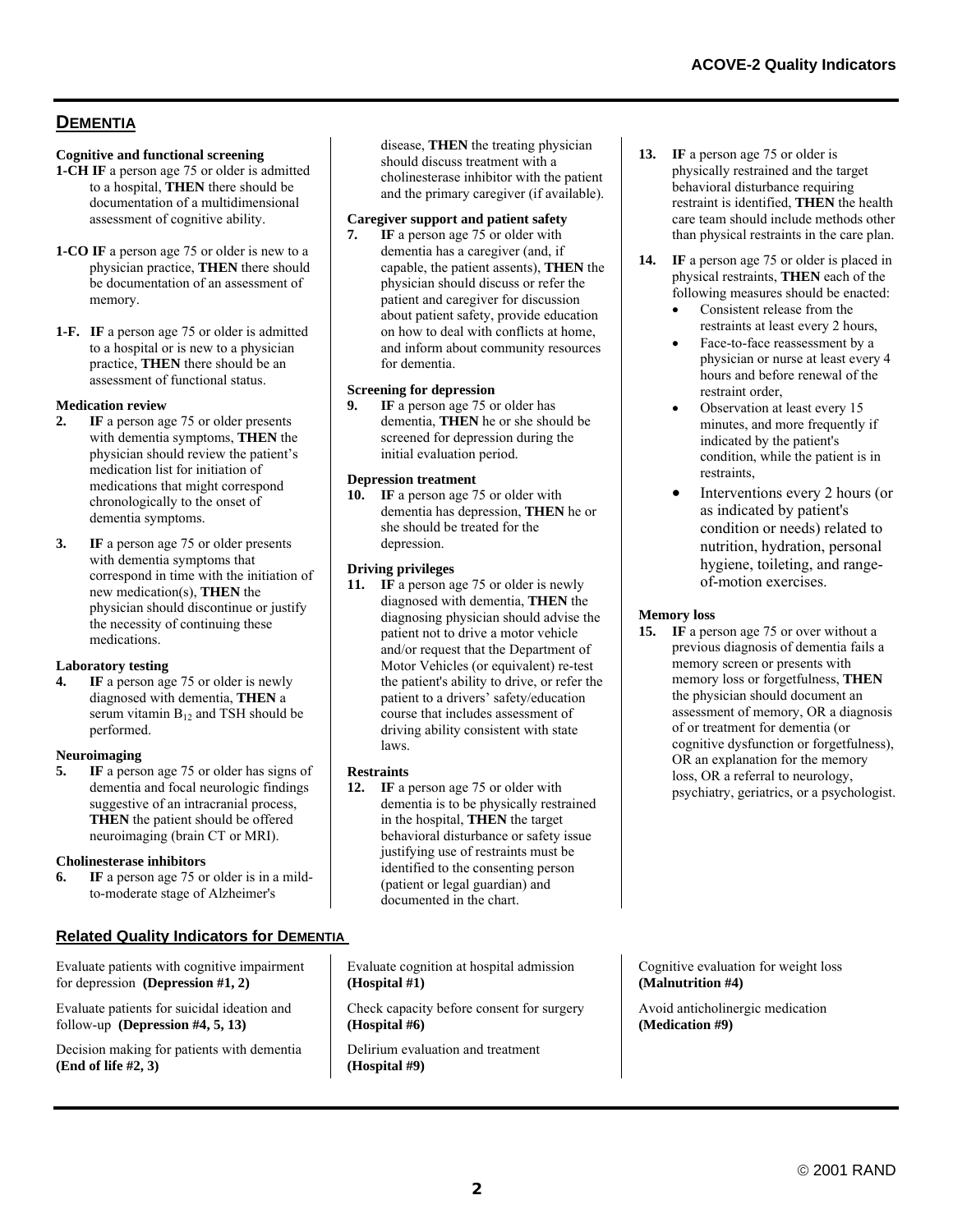## **DEPRESSION**

#### **Recognizing depression**

**1. IF** a person age 75 or older presents with new onset of one of the following symptoms: sad mood, feeling down, insomnia or difficulties with sleep, apathy or loss of interest in pleasurable activities, complaints of memory loss, unexplained weight loss of greater than 5% in the past month or 10% over 1 year, or unexplained fatigue or low energy, **THEN** the patient should be asked about or treated for depression, or referred to a mental health professional within 2 weeks of presentation.

#### **Depression and co-morbid disease**

**IF** a person age 75 or older presents with onset or discovery of one of the following conditions: stroke, myocardial infarction, dementia, malignancy (excluding skin cancer), chronic pain, alcohol or substance abuse or dependence, anxiety disorder, or personality disorder, **THEN** the patient should be asked about or treated for depression, or referred to a mental health professional within 2 months of diagnosis of the condition.

#### **Documenting depression symptoms**

**3. IF** a person age 75 or older receives a diagnosis of a new depression episode, **THEN** the medical record should document at least 3 of the 9 Diagnostic and Statistical Manual IV target symptoms for major depression within the first month of diagnosis.

#### **Suicidality**

- **4. IF** a person age 75 or older receives a diagnosis of a new depression episode, **THEN** the medical record should document on the day of diagnosis the presence or absence of suicidal ideation and psychosis (consisting of, at a minimum, auditory hallucinations or delusions).
- **5.** IF a person age 75 or older has thoughts of suicide, **THEN** the medical record should document, on the same date, that the patient either has no immediate plan for suicide, or that the patient was referred for evaluation for psychiatric hospitalization.

#### **Depression treatment**

**6. IF** a person age 75 or older is diagnosed with depression, **THEN** antidepressant treatment, psychotherapy, or electroconvulsive therapy should be offered within 2 weeks after diagnosis unless there is documentation within that period that the patient has improved, or unless the patient has substance abuse or dependence, in which case treatment may wait until 8 weeks after the patient is in a drug- or alcohol-free state.

#### **Choice of antidepressant**

**7. IF** a person age 75 or older is started on an antidepressant medication, **THEN** the following medications should not be used as first- or second-line therapy: tertiary amine tricyclics (amitriptyline, imipramine, doxepin, clomipramine, trimipramine); monoamine oxidase inhibitors (unless atypical depression is present); benzodiazepines; or stimulants (except methylphenidate).

#### **Psychotic or vegetative depression**

**8. IF** a person age 75 or older has depression with psychotic features (e.g., auditory hallucinations, delusions), or has melancholic or vegetative depression with pervasive anhedonia, unreactive mood, psychomotor disturbances, severe terminal insomnia, and weight and appetite loss, **THEN** he or she should not be treated with psychotherapy alone, unless he or she is unable or unwilling to take medication.

# **Referral for psychotic depression**<br>**9.** IF a person age 75 or older has

**IF** a person age 75 or older has depression with psychotic features, **THEN** he or she should be referred to a psychiatrist and should receive treatment with a combination of an antidepressant and an antipsychotic, or with electroconvulsive therapy.

#### **Electrocardiogram with tricyclic use**

**10. IF** a person age 75 or older with a history of cardiac disease is started on a tricyclic antidepressant, **THEN** a baseline electrocardiogram should be performed prior to initiation of or within 3 months prior to treatment.

#### **Interactions with MAOI**

**11. IF** a person age 75 or older is taking a serotonin reuptake inhibitor (SRI), **THEN** a monoamine oxidase inhibitor (MAOI) should not be used for at least 2 weeks after termination of paroxetine, sertraline, fluvoxamine and citalopram, and for at least 5 weeks after termination of fluoxetine.

**12. IF** a person age 75 or older is taking a MAOI, **THEN** he or she should not receive medications that interact with MAOI for at least 2 weeks after termination of the MAOI.

#### **Monitoring suicide risk**

13. **IF** a person age 75 or older is being treated for depression, **THEN** at each treatment visit suicide risk should be documented, if he or she had suicidal ideation during a previous visit.

#### **Follow up of depression treatment**

- **14. IF** a person age 75 or older is being treated for depression with antidepressants, **THEN** the antidepressants should be prescribed at appropriate starting doses, and they should have an appropriate titration schedule to a therapeutic dose, therapeutic blood level, or remission of symptoms by 12 weeks.
- **15. IF** a person age 75 or older has no meaningful symptom response after 6 weeks of treatment, **THEN** one of the following treatment options should be initiated by the 8th week of treatment: medication dose should be optimized or changed, or the patient should be referred to a psychiatrist (if initial treatment was medication); or medication should be initiated or referral to a psychiatrist should be offered (if initial treatment was psychotherapy alone).
- 16. **IF** a person age 75 or older responds only partially after 12 weeks of treatment, **THEN** one of the following treatment options should be instituted by the 16th week of treatment: switch to a different medication class or add a second medication to the first (if initial treatment includes medication); add psychotherapy (if the initial treatment was medication); try medication (if initial treatment was psychotherapy without medication); consider electroconvulsive therapy; or refer to a psychiatrist.

#### **Continuing antidepressant therapy**

**17. IF** a person age 75 or older has responded to antidepressant medication, **THEN** he or she should be continued on the drug at the same dose for at least 6 months, and should make at least 1 clinician contact (office visit or phone) during that time period.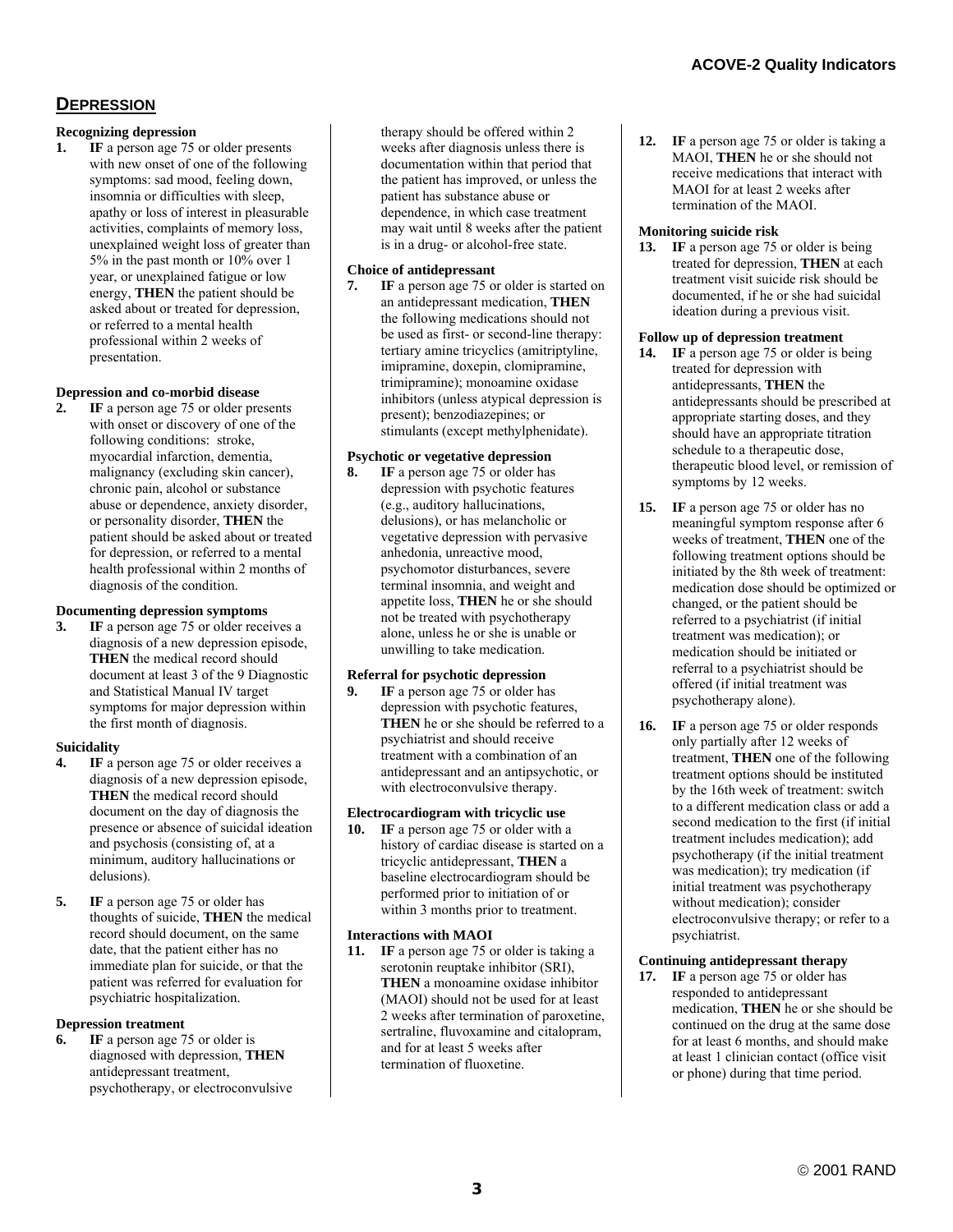# **Related Quality Indicators for DEPRESSION**

Screen and treat depression in patients with cognitive impairment **(Dementia #9, 10)**

Depression evaluation for weight loss **(Malnutrition #4)**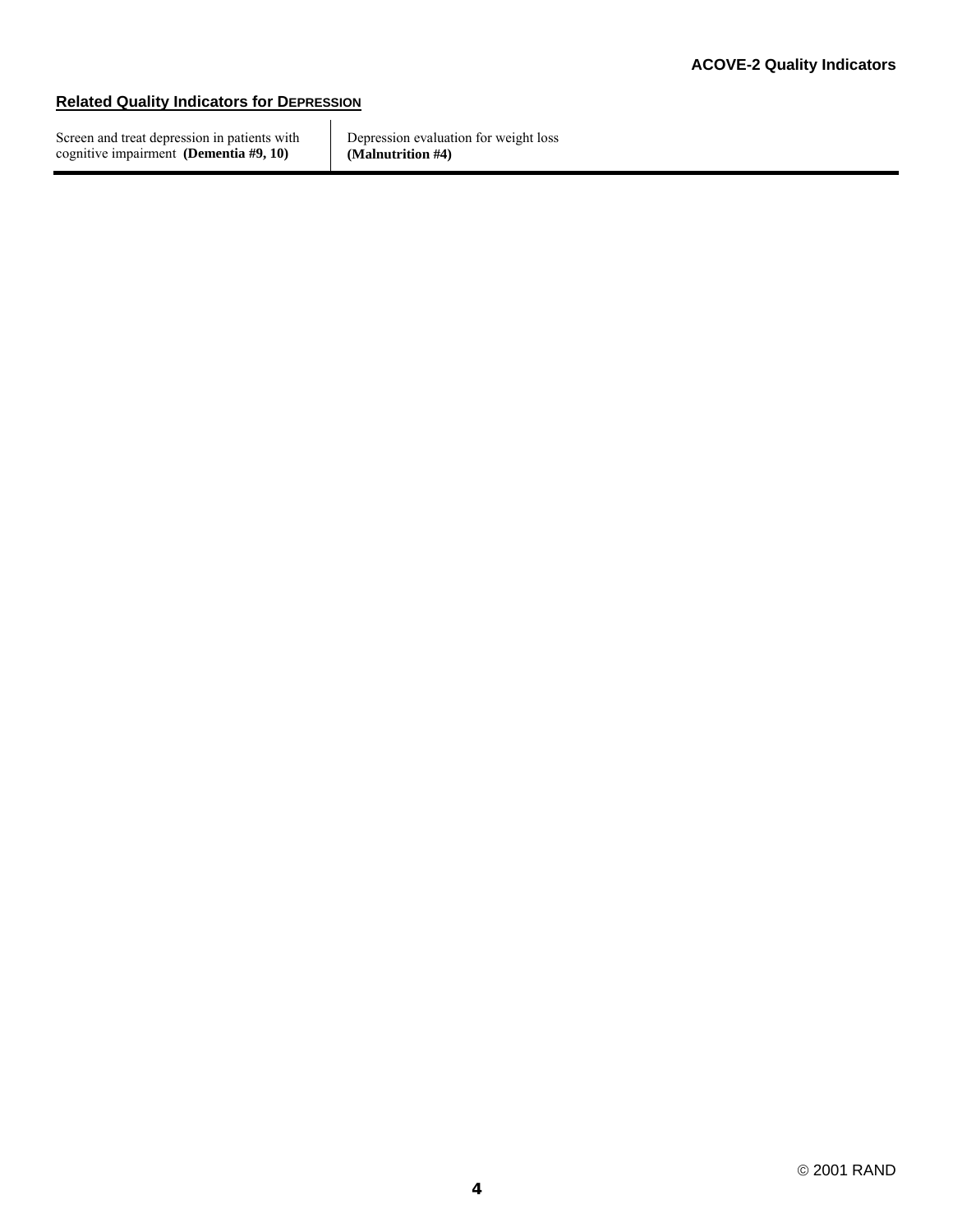# **DIABETES MELLITUS**

#### **Glycated hemoglobin measurement**

**1. IF** a person age 75 or older has diabetes, **THEN** his or her glycated hemoglobin level should be measured at least every 12 months.

#### **Improving glycemic control**

**2. IF** a person age 75 or older has an elevated glycated hemoglobin level, **THEN** he or she should be offered a therapeutic intervention aimed at improving glycemic control within 3 months if the glycated hemoglobin level is 9.0 to 10.9, and within 1 month if the glycated hemoglobin level is  $\geq$ 11.

#### **Proteinuria screening**

**3. IF** a diabetic person age 75 or older does not have established renal disease and is not receiving an ACE inhibitor or ACE receptor blocker, **THEN** he or she should receive an annual test for proteinuria.

#### **Regular blood pressure measurement**

**5. IF** a person age 75 or older has diabetes, **THEN** his or her blood pressure should be checked at each outpatient visit.

#### **Related Quality Indicators for DIABETES MELLITUS**

Chlorpropramide use **(Medication #8)** Retinal examination **(Vision #7, 8)** 

**Diabetic education** 

**6. IF** a diabetic person age 75 or older has a glycated hemoglobin level  $\geq 10$ , **THEN** he or she should be referred for diabetic education at least annually.

#### **Blood pressure control**

- 7. **IF** a diabetic person age 75 or older has elevated blood pressure, **THEN** he or she should be offered a therapeutic intervention to lower blood pressure:
	- within 6 months if systolic blood pressure 140-160 mm
	- within 3 months if systolic blood pressure 161-180 mmHg
	- within 1 month if systolic blood pressure >180 mmHg

#### **Aspirin therapy**

**8. ALL** diabetic persons age 75 or older not receiving other anticoagulation therapy should be offered daily aspirin therapy.

#### **Lipid treatment**

**9. IF** a diabetic person age 75 or older has an LDL cholesterol > 130 mg/dl, **THEN** he or she should be offered an intervention to lower cholesterol.

#### **Routine eye examination**

**10. IF** a diabetic person age 75 or older is not blind, **THEN** he or she should receive a dilated eye examination performed by an ophthalmologist, optometrist, or diabetes specialist every 2 years.

#### **Treatment of high risk**

**11. IF** a diabetic person age 75 or older has one additional cardiac risk factor (i.e., smoker, hypertension, hypercholesterolemia, or renal insufficiency/microalbuminuria), **THEN** he/she should be offered an ACE inhibitor or receptor blocker.

#### **Foot examination**

**12. IF** a person aged 75 or over has diabetes, **THEN** he or she should have an annual examination of his or her feet.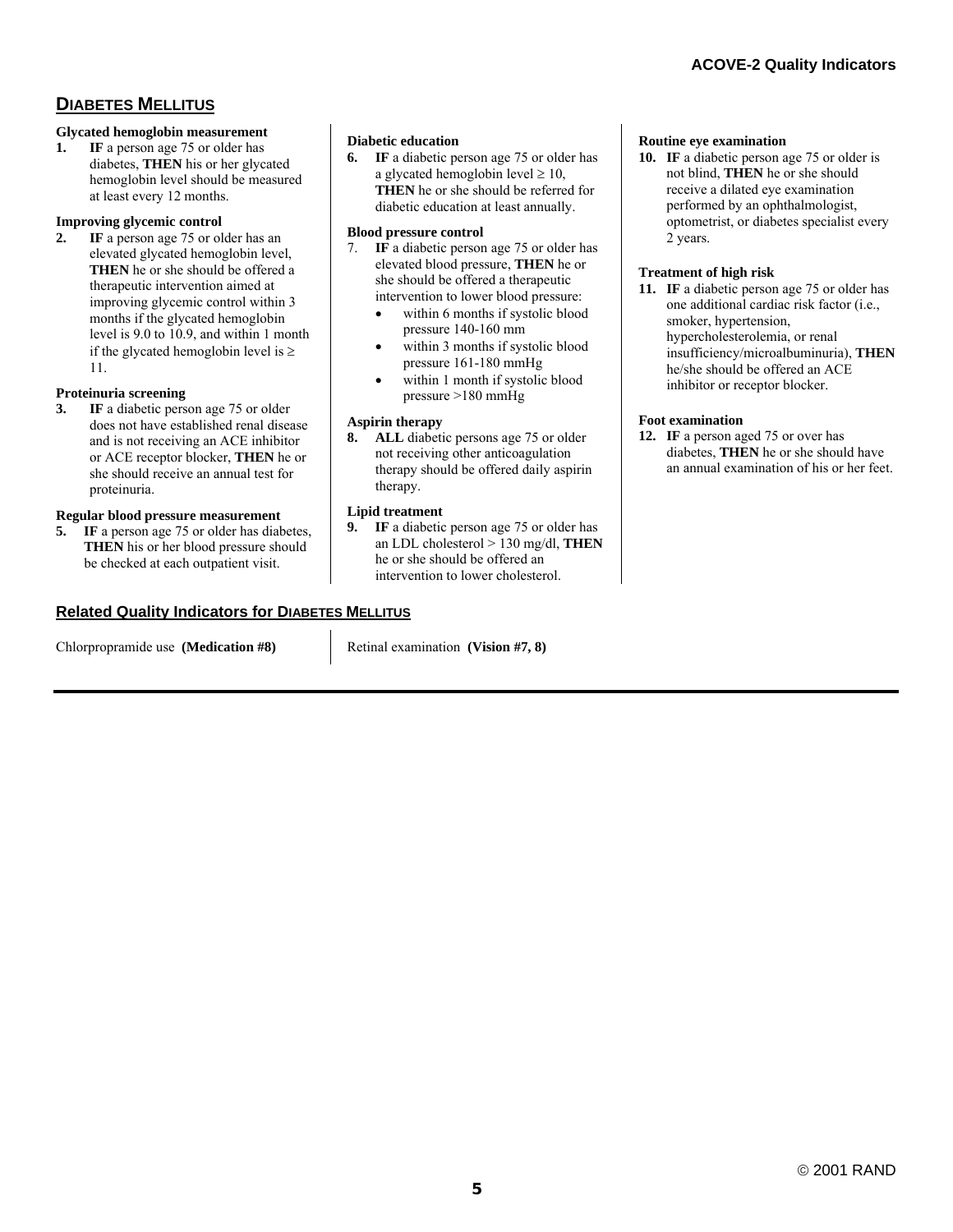# **END-OF-LIFE CARE**

#### **Advance directives, surrogates, and preferences**

- **1. ALL** persons age 75 or older should have in their outpatient charts (1) an advance directive indicating the patient's surrogate decision maker//lifesustaining treatment preferences, or  $(2)$ documentation of a discussion about who would be a surrogate decision maker or a search for a surrogate/preferences, or (3) indication that there is no identified surrogate/preference.
- **2. IF** a person age 75 or older with dementia, coma or altered mental status is admitted to the hospital, **THEN**  within 48 hours of admission the medical record should (1) contain an advance directive indicating the patient's surrogate decision maker, or (2) document a discussion about who would be a surrogate decision maker or a search for a surrogate, or (3) indicate that there is no identified surrogate.

#### **Documentation of care preferences**

- **3. IF** a person age 75 or older carries a diagnosis of severe dementia, and is admitted to the hospital, and survives 48 hours, **THEN** within 48 hours of admission, the medical record should document consideration of the patient's prior preferences for care or that these could not be elicited or are unknown.
- **4. IF** a person age 75 or older is admitted directly to the intensive care unit (from the outpatient setting or emergency room) and survives 48 hours, **THEN** within 48 hours of admission, the medical record should document consideration of the patient's preferences for care or that these could not be elicited or are unknown.

#### **Advance directive continuity**

**6. IF** a person age 75 or older has an advance directive in the outpatient, inpatient or nursing home medical record or the patient reports the existence of an advance directive in an interview, and the patient receives care in a second venue, **THEN** (1) the advance directive should be present in the medical record at the second venue, or (2) documentation should acknowledge its existence, its contents, and the reason that it is not in the medical record.

#### **Mechanical ventilation preferences**

**7. IF** a person age 75 or older requires mechanical ventilation during a hospitalization (except short-term and post-operative mechanical ventilation), **THEN** the medical record should document within 48 hours of the initiation of mechanical ventilation the goals of care and the patient's preference for mechanical ventilation or why this information is unavailable.

#### **Life-sustaining care decisions**

**8. IF** a person age 75 or older with decision making capacity has orders written in the hospital or the nursing home to withhold or withdraw a particular treatment modality (e.g., DNR order or an order not to initiate dialysis), **THEN** the medical record should document (1) patient participation in the decision, or (2) why the patient chose not to participate in the decision.

#### **Care consistency with preferences**

**9. IF** a person age 75 or older has specific treatment preferences (e.g., DNR, no tube feeding, no hospital transfer) documented in a medical record, **THEN** these treatment preferences should be followed.

# **Related Quality Indicators for END-OF-LIFE CARE**

| Caregiver support (Dementia #7) | Permanent urinary catheter (UI #10) |  |
|---------------------------------|-------------------------------------|--|
|---------------------------------|-------------------------------------|--|

## **Mechanical ventilator withdrawal**

**10. IF** a noncomatose person age 75 or older is not expected to survive and a mechanical ventilator is withdrawn or intubation is withheld, **THEN** the patient should receive (or have orders available for) an opiate or benzodiazepine or barbiturate infusion to reduce dyspnea and the chart should document whether the patient has dyspnea.

# **Care of the Dying Patient**

## *Dyspnea treatment*

**11. IF** a person age 75 or older who was having difficulty with dyspnea in the last 7 days of life died an expected death, **THEN** there should be chart documentation of how the dyspnea was treated and there should be follow-up documentation about the dyspnea.

#### *Pain treatment*

**12. IF** a person age 75 or older who was conscious during the last 3 days of life died an expected death, **THEN** the medical record should contain documentation about pain or lack of pain during the last 3 days of life.

#### *Search for next of kin*

**14. IF** a person age 75 or older without nown family or next of kin died in the hospital, **THEN** the chart should document a search for next of kin.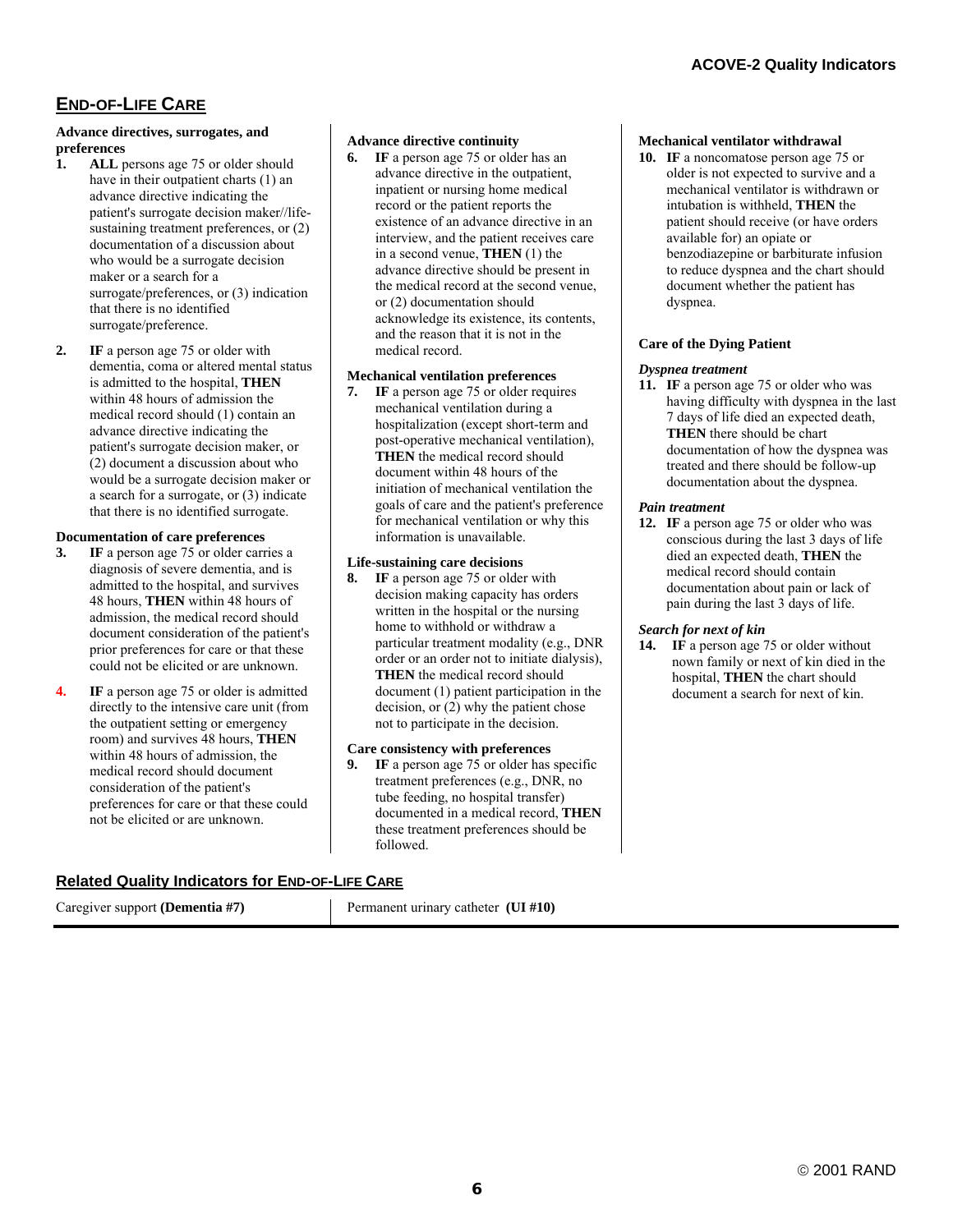# **FALLS AND MOBILITY PROBLEMS**

#### **Asking about falls**

**1. ALL** persons age 75 or older should have documentation that they were asked at least annually about the occurrence of recent falls.

#### **Detecting balance and gait disturbances**

**2. ALL** persons age 75 or older should have documentation that they were asked about or examined for the presence of balance and/or gait disturbances at least once.

#### **Basic fall history**

**3-H. IF** a person age 75 or older reported 2 or more falls in the past year, or a single fall with injury requiring treatment, **THEN** there should be documentation of a basic fall history.

#### **Basic fall examination**

**3-E. IF** a person age 75 or older reported 2 or more falls in the past year, or a single fall with injury requiring treatment, **THEN** there should be documentation of a basic fall examination that resulted in specific diagnostic and therapeutic recommendations.

#### **Gait/mobility and balance evaluation**

**4. IF** a person age 75 or older reports or is found to have new or worsening difficulty with ambulation, balance and/or mobility, **THEN** there should be documentation that a basic gait, mobility, and balance evaluation was performed within 3 months that resulted in specific diagnostic and therapeutic recommendations.

#### **Exercise and assistive device prescription**

- **5. IF** a person age 75 or older demonstrates decreased balance and/or proprioception or increased postural sway, **THEN** an appropriate exercise program should be offered and an evaluation for an assistive device performed.
- **6. IF** a person age 75 or older is found to have problems with strength (e.g., 4/5 or less on manual muscle testing or needs arms to rise from a chair) or endurance (e.g., dyspnea on mild exertion), **THEN** an exercise program or physical therapy should be offered.

# **Related Quality Indicators for FALLS AND MOBILITY PROBLEMS**

| Avoid tricyclic antidepressants                                            |
|----------------------------------------------------------------------------|
| (Depression #7)                                                            |
| New medications should have clearly defined<br>indications (Medication #1) |
| Educate concerning side effects of new                                     |
| medications (Medication #2)                                                |

Annual medication review **(Medication #5)** Avoid anticholinergic medication **(Medication #9)** Annual evaluation of function and pain for osteoarthritis **(Osteoarthritis #1)**

Strengthening program for patients with osteoarthritis **(Osteoarthritis #3)** Vision evaluation every 2 years **(Vision #1)** Corrective lenses for correctable refractive error **(Vision #14)**  Corrective lenses in the hospital **(Vision #15)**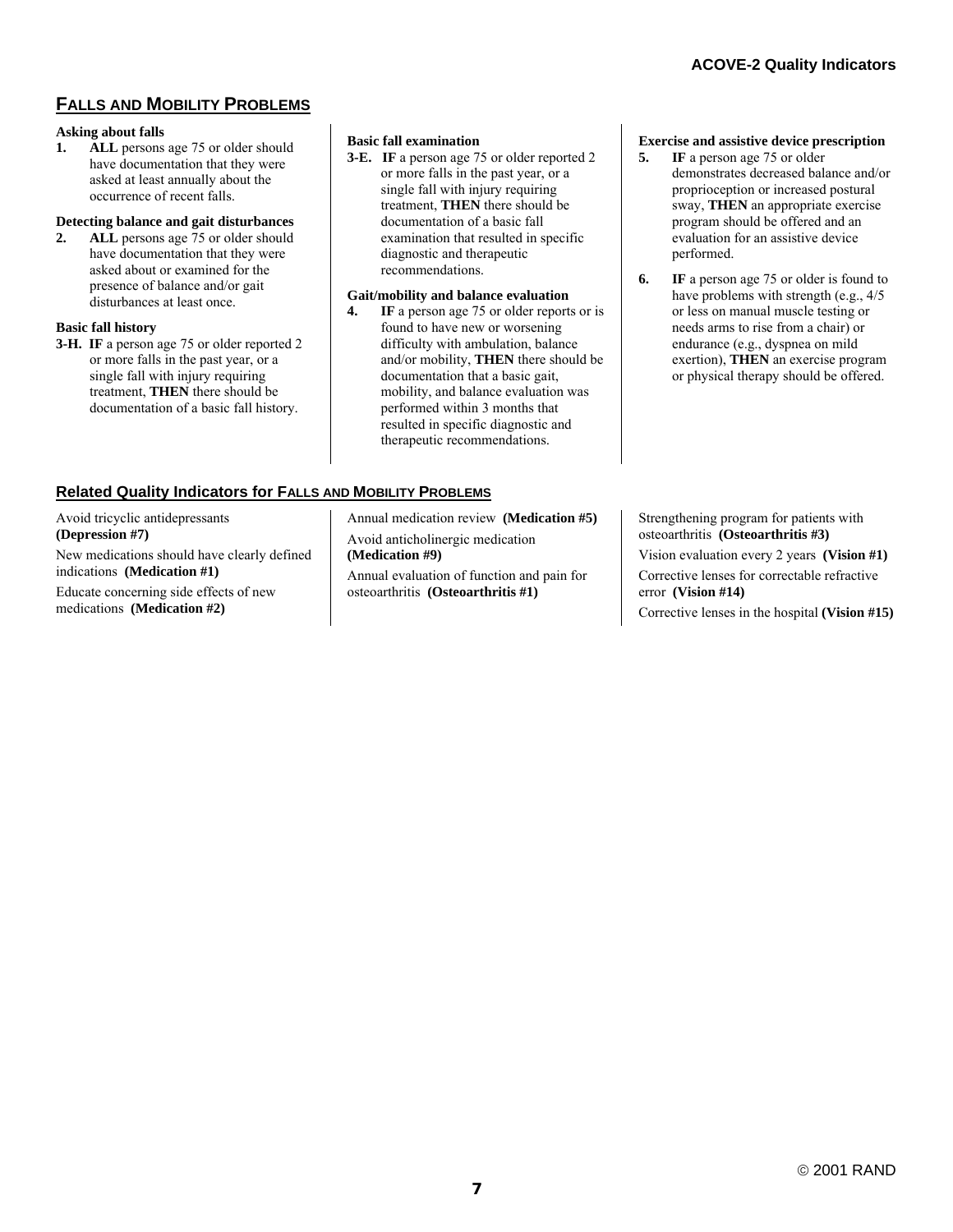# **HEARING LOSS**

#### **Screening for hearing loss**

**1. ALL** persons age 75 or older should have a hearing screen as part of the initial evaluation.

#### **Formal audiologic evaluation**

**2. IF** a person age 75 or older fails a hearing screening, **THEN** he or she should be offered a formal audiologic evaluation within 3 months.

### **Ear examination**

**3. IF** a person age 75 or older has a hearing problem or fails an audiologic screening, **THEN** he or she should have an ear examination within 3 months.

#### **Referral to audiologist**

**4. IF** a person age 75 or older is a hearing aid candidate, **THEN** he or she should be offered referral to an audiologist within 3 months after audiologic exam.

#### **Hearing rehabilitation**

**5. IF** a person age 75 or older is a hearing aid candidate, **THEN** he or she should be offered hearing rehabilitation.

#### **Conductive hearing loss**

**6. IF** a person age 75 or older has conductive hearing loss, **THEN** he or she should be offered a referral to an otolaryngologist.

#### **Inpatient access to hearing aid**

**7. IF** a person age 75 or older who uses a hearing aid for any activities of daily living is hospitalized (or is in a nursing home), **THEN** the hearing impairment should be recognized and accommodated.

# **Related Quality Indicators for HEARING LOSS**

Interpreter for hearing impaired patient **(Continuity #13)**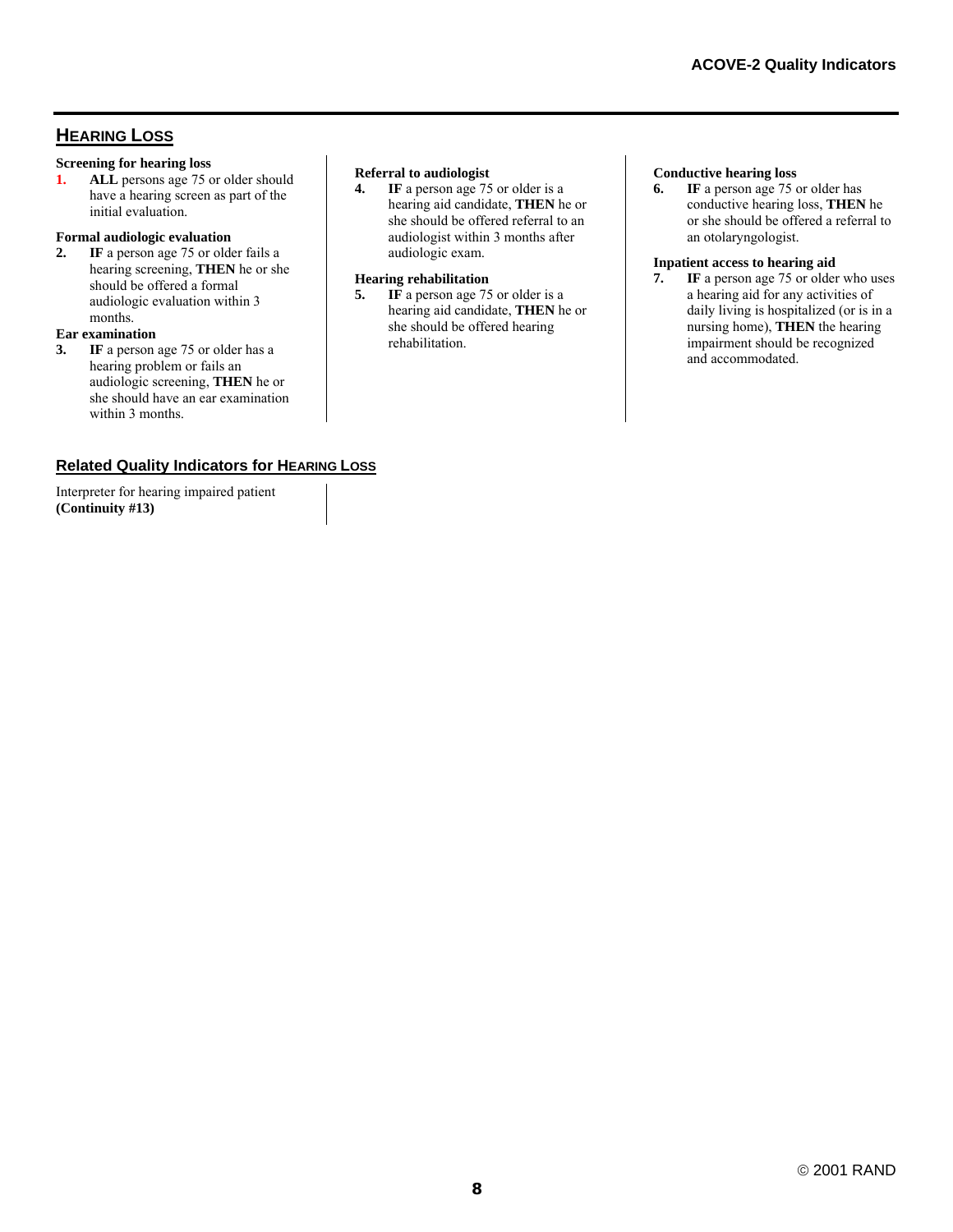# **HEART FAILURE**

#### **ACE Inhibitor use**

**1. IF** a person age 75 or older has heart failure with a left ventricular ejection fraction <40%, **THEN** he or she should be offered an ACE inhibitor.

#### **Medical history**

**3. IF** a person age 75 or older is newly diagnosed with heart failure, **THEN** he or she should have a history taken at the time of diagnosis and hospitalization that documents the presence or absence of prior myocardial infarction, documented coronary artery disease, revascularization, current symptoms of chest pain or angina, history of hypertension, history of diabetes, history of hypercholesterolemia, history of valvular heart disease, history of thyroid disease, smoking, current medications, and a description of functional capacity (e.g., New York Heart Association functional status).

### **Physical examination**

**4. IF** a person age 75 or older is newly diagnosed with heart failure, **THEN** he or she should have the following elements of the physical examination documented at the time of presentation: weight, blood pressure and heart rate, lung examination, cardiac examination, and abdominal and/or lower extremity examination.

## **Diagnostic testing**

**5.** IF a person age 75 or older is newly diagnosed with heart failure, **THEN** he or she should undergo the following studies within 1 month of the diagnosis (unless they have already been performed within the prior 3 months): chest x-ray, electrocardiogram, CBC, serum sodium and potassium, serum creatinine, and TSH in patients with atrial fibrillation or heart failure with no obvious etiology.

#### **Patient education**

**6. IF** a person age 75 or older is newly diagnosed with heart failure, **THEN** education about disease management should be provided and documented.

## **Evaluation of ejection fraction**

**7. IF** a person age 75 or older is newly diagnosed with heart failure, **THEN** he or she should be offered an evaluation of left ventricular ejection fraction within 1 month.

## **Biochemical monitoring**

**8. IF** a person age 75 or older is hospitalized with heart failure, **THEN** he or she should have serum electrolytes, creatinine, and blood urea nitrogen performed within 1 day of hospitalization.

## **Beta blocker use**

**9. IF** a person age 75 or older has heart failure, has left ventricular ejection fraction  $\leq 40\%$ , and is New York Heart Association Class I to III, **THEN** he or she should be offered a beta blocker, unless a contraindication (e.g, uncompensated heart failure) has been documented.

### **Calcium channel blocker use**

**10. IF** a person age 75 or older has heart failure, has left ventricular ejection fraction  $\leq 40\%$ , and does not have atrial fibrillation, **THEN** from among the three generations of calcium channel blocker medications, he or she should not be treated with a first or second generation calcium channel blocker.

## **Antiarrhythmic agents**

**11. IF** a person age 75 or older has heart failure and left ventricular ejection fraction  $\leq 40\%$ , **THEN** he or she should not be treated with a type I antiarrhythmic agent unless an implantable cardioverter defibrillator is in place.

## **Digoxin monitoring**

**12. IF** a person age 75 or older with heart failure has been treated with digoxin, **THEN** a digoxin level should be checked within 1 week if signs of toxicity develop.

# **Related Quality Indicators for HEART FAILURE**

Hospital follow-up **(Continuity #7)** INR check for warfarin use **(Medication #6)** Electrolyte check for diuretic **(Medication #7)** Electrolyte and renal check after starting ACEI **(Medication #12)**

Beta blocker after myocardial infarction **(IHD #13)**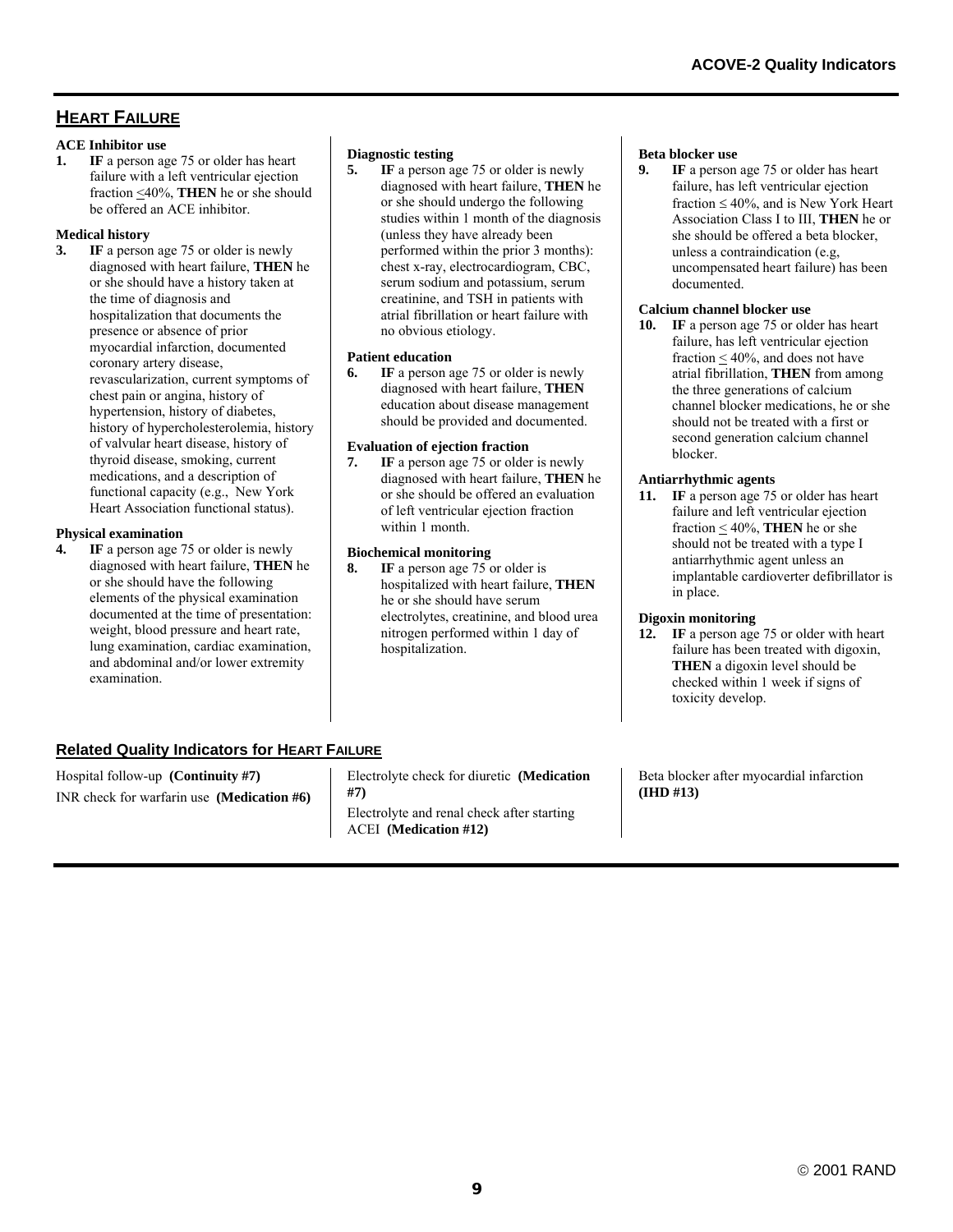# **HOSPITAL CARE**

#### **Admission evaluation**

- **1-H. IF** a person age 75 or older is admitted to the hospital for any acute or chronic illness or any surgical procedure, **THEN** the evaluation should include within 24 hours: (1) diagnoses, and (2) pre-hospital and current medications.
- **1-C. IF** a person age 75 or older is admitted to the hospital for any acute or chronic illness or any surgical procedure, **THEN** documentation of cognitive status should be performed within 24 hours.

#### **Discharge planning**

**1F** a person age 75 or older enters the hospital, **THEN** discharge planning should begin within 48 hours.

#### **Endocarditis prevention**

**3. IF** a person age 75 or older has valvular or congenital heart disease, intracardiac valvular prosthesis, hypertrophic cardiomyopathy, mitral valve prolapse with regurgitation or previous episode of endocarditis and a high risk procedure is planned, **THEN** endocarditis prophylaxis should be given.

# **Related Quality Indicators for HOSPITAL CARE**

Hospital follow-up **(Continuity #10)** Follow-up medications, tests and appointments after discharge **(Continuity #7, 8, 9)**  Medical record transfer between hospitals **(Continuity #11)** Discharge summary in chart **(Continuity #12)** Admission cognitive and functional assessments **(Dementia #1)** Use of restraints **(Dementia #12 - 14)** Advance directive and preference continuity

**(End of life #2, 3, 4, 6, 9)** Mechanical ventilation **(End of life #7, 10)**

#### **Deep vein thrombosis prevention**

**4. IF** a hospitalized person age 75 or older is at very high risk for venous thrombosis, **THEN** the patient should have venous thromboembolism prophylaxis.

#### **Stress ulcer prevention**

**5.** IF a hospitalized person age 75 or older has peptic stress ulcer risk factors, **THEN** the patient should receive prophylaxis with either an  $H_2$ -blocker, sucralfate, or a proton pump inhibitor.

#### **Capacity for informed consent**

**6. IF** a person age 75 or older is to have an inpatient or outpatient elective surgery, **THEN** there should be medical record documentation of the patient's ability to understand risks, benefits and consequences of the proposed surgical operation before the operative consent form is presented for signature.

#### **Cardiac evaluation before vascular surgery**

**7. IF** a person age 75 or older enters the hospital for non-emergent peripheral revascularization or aortic abdominal

Decision making participation **(End of life #8)** Palliative care **(End of life #10 - 12)** In-hospital death **(End of life #14)**  Hearing aid in hospital **(Hearing #7)** Lab tests for hospitalized patients with heart failure **(Heart failure #8)**  Myocardial infarction treatment **(IHD #1-7, 12, 13)** Alimentation for patient who cannot eat **(Malnutrition #6)** Nutritional supplementation for malnourished hip fracture patient **(Malnutrition #7)**

aneurysm repair, **THEN** a cardiac stress test should be performed, if not performed in the prior year.

#### **Fever evaluation**

**8. IF** a hospitalized person age 75 or older has a new fever (temperature  $>38.5^{\circ}C$ ), **THEN** there should be documentation that a physician examination was performed within 4 hours (or fever evaluation performed in the last 48 hours or an alternative explanation for the fever documented in the chart).

#### **Delirium evaluation and treatment**

- **9-D. IF** a hospitalized person age 75 or older has a definite or suspected diagnosis of delirium, **THEN** an evaluation for potentially precipitating factors must be undertaken.
- **9-T. IF** a hospitalized person age 75 or older has a definite or suspected diagnosis of delirium, **THEN** identified potential causes should be treated.

Medication list in medical record **(Medication #3)**

Avoid meperidine use **(Medication #11)** Preventive immunization **(Pneumonia #3)** Pneumonia care **(Pneumonia #7 - 11)** Pressure ulcer risk assessment, prevention and treatment **(Pressure ulcers #1 - 11)** Stroke treatment **(Stroke #5 - 10)** Eye medications and glasses in the hospital **(Vision #13, 15)**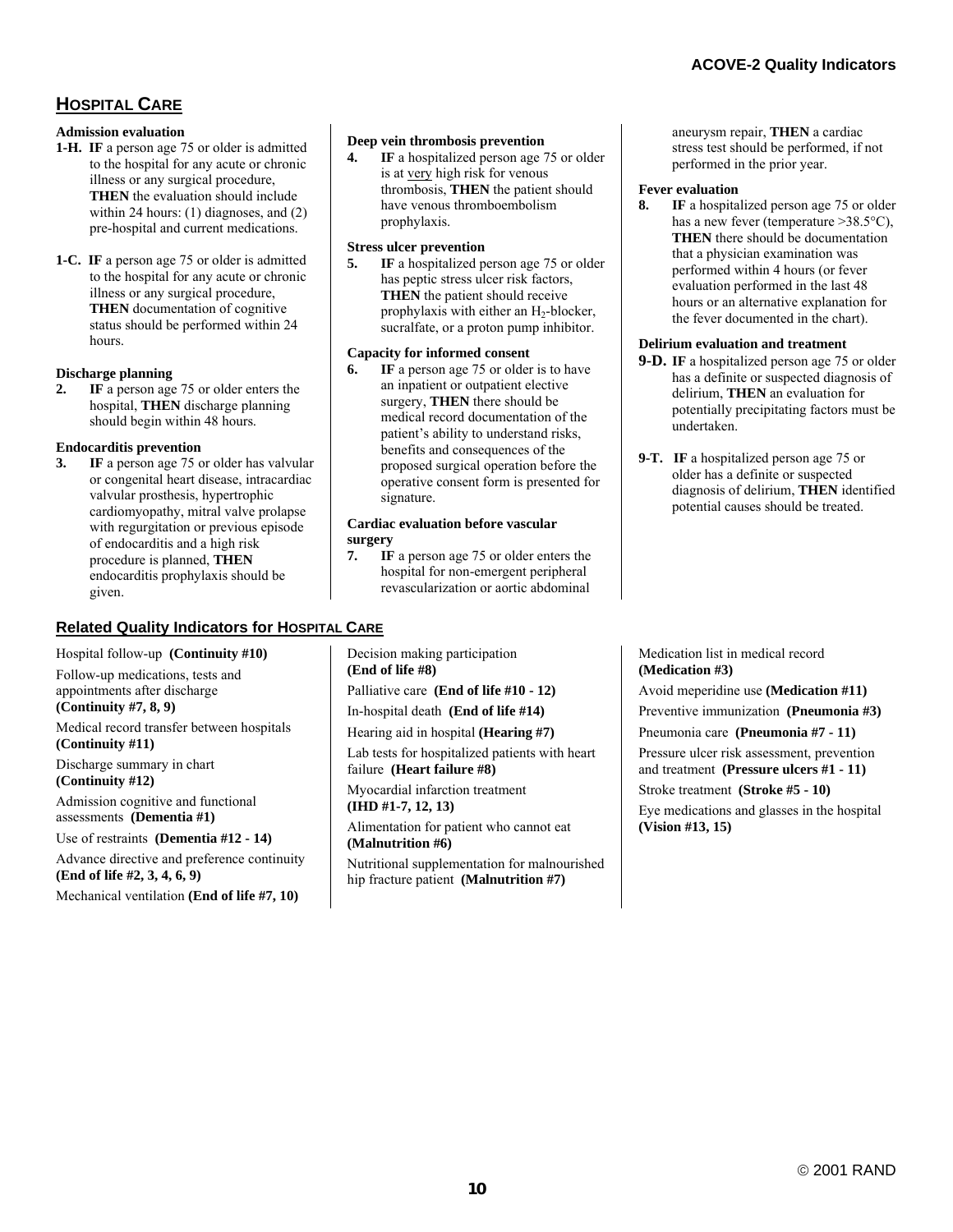# **HYPERTENSION**

#### **Electrocardiogram for new hypertension**

1. **IF** a person age 75 or older is newly diagnosed with hypertension, **THEN** within 4 weeks of the diagnosis an electrocardiogram should be performed.

#### **Cardiovascular risk documentation**

**2. IF** a person age 75 or older is newly diagnosed with hypertension, **THEN** there should be documentation regarding the presence or absence of other cardiovascular risk factors.

#### **Hypertension diagnosis**

**3. IF** a person age 75 or older is diagnosed with hypertension and the blood pressure is below 170/90, **THEN** there should be evidence that 3 or more blood pressure measures of ≥140/90 were obtained prior to the diagnosis.

#### **Nonpharmacologic management**

**4. IF** a person age 75 or older is diagnosed with hypertension, **THEN** nonpharmacologic therapy with lifestyle modification for treatment of hypertension should be recommended, including: dietary sodium restriction and weight loss if patient is  $> 10\%$  over ideal body weight.

#### **Pharmacologic management**

- **5.** IF a person age 75 or older remains hypertensive after non-pharmacologic intervention, **THEN** pharmacologic antihypertensive treatment should be initiated.
- **6. IF** a person age 75 or older requires pharmacotherapy for treatment of hypertension in the outpatient setting, **THEN** a once- or twice-daily medication should be used unless there is documentation regarding the need for agents that require more frequent dosing.
- **7. IF** a person age 75 or older has hypertension and has renal parenchymal disease with a serum creatinine  $>1.5$  mg/dL or  $>1$  gram of protein/24 hours of collected urine, **THEN** therapy with an ACE inhibitor or ACE RB should be offered.
- **8. IF** a person age 75 or older has hypertension and asthma, **THEN** beta blocker therapy for hypertension should not be used.
- **9. IF** a person age 75 or older remains hypertensive, **THEN** he/she should be offered a therapeutic intervention to lower blood pressure:
	- within 3 months if systolic blood pressure 161-180 mmHg
	- within 1 month if systolic blood pressure >180 mmHg

### **Related Quality Indicators for HYPERTENSION**

Check blood pressure at each outpatient visit for patients with diabetes **(Diabetes #5)**

Control blood pressure for patients with diabetes **(Diabetes #7)**

Orthostatic blood pressure check for fall **(Falls #3)**

Education for initiation of new medication **(Medication #2)**

Follow-up on therapeutic effect of new medication **(Medication #4)**

Electrolyte monitoring for diuretics **(Medication #7)**

Electrolyte and renal check after starting ACEI **(Medication #12)**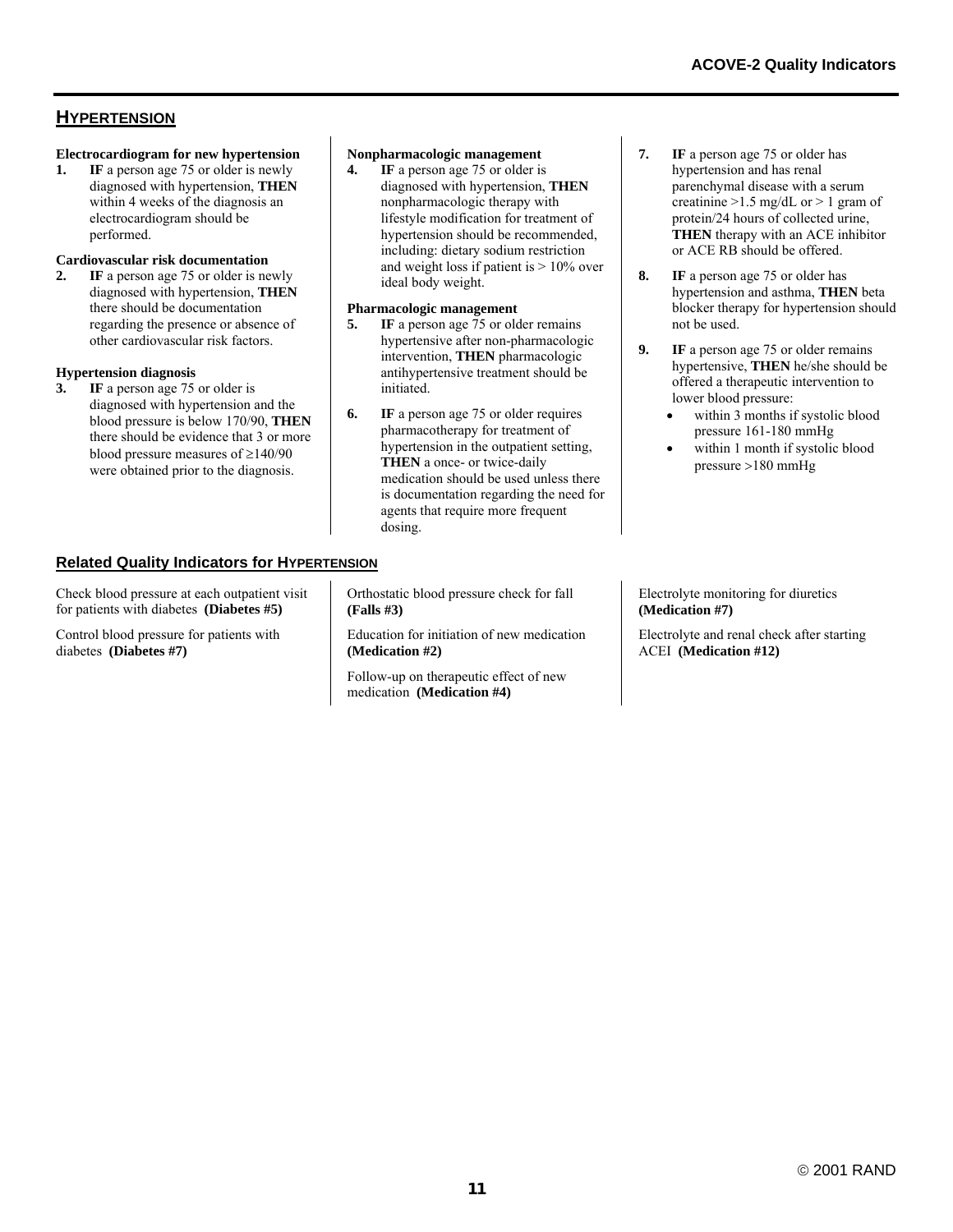# **ISCHEMIC HEART DISEASE**

## **Assess left ventricular function**

1. **IF** a person age 75 or older is hospitalized with an acute myocardial infarction, **THEN** he or she should be offered assessment of left ventricular function before discharge or within 3 days after hospital discharge.

#### **Non-invasive stress testing**

**2. IF** a person age 75 or older has an acute myocardial infarction or unstable angina, did not undergo angiography, and does not have contraindications to revascularization, **THEN** he or she should be offered non-invasive stress testing 4-21 days after the infarction or anginal event.

#### **Early aspirin therapy**

**3. IF** a person age 75 or older has an acute myocardial infarction or unstable angina, **THEN** he or she should be given aspirin therapy within 1 hour of presentation.

#### **Early beta blocker therapy**

**4. IF** a person age 75 or older has unstable angina or an acute myocardial infarction, **THEN** he or she should be offered beta blocker therapy within 12 hours of presentation.

#### **Reperfusion therapy**

**5.** IF a person age 75 or older has an acute myocardial infarction by electrocardiography and does not have contraindications to reperfusion therapy, **THEN** he or she should be offered treatment with reperfusion therapy.

## **Related Quality Indicators for ISCHEMIC HEART DISEASE**

#### Hospital follow-up **(Continuity #10)**

Evaluate patients s/p myocardial infarction for depression **(Depression #2)**

ECG before tricyclic antidepressant in patient with cardiac disease **(Depression #10)**

#### **Early coronary catheterization**

- **6. IF** a person age 75 or older without contraindications to revascularization has an acute myocardial infarction or unstable angina with one or more of the following:
	- pain refractory to medical therapy (>1 hour on aggressive medical therapy)
	- **recurrent angina/ischemia at rest or** with low-level activities
	- **Exercise 1** ischemia accompanied by symptoms of heart failure,

**THEN** he or she should be offered urgent catheterization.

#### **Coronary artery bypass surgery**

**7. IF** a person age 75 or older has significant left main or significant 3 vessel coronary artery disease with left ventricular ejection fraction < 50%, **THEN** he or she should be offered coronary artery bypass graft surgery.

#### **Cholesterol evaluation**

**8. IF** a person age 75 or older has established CAD and his or her cholesterol level is not known, **THEN** he or she should undergo a fasting cholesterol evaluation including total LDL and HDL cholesterol.

#### **Cholesterol-lowering intervention**

**9. IF** a person age 75 or older has established CHD and LDL cholesterol >130 mg/dl, **THEN** he or she should be offered an intervention to lower cholesterol.

#### **Antiplatelet therapy**

**10. IF** a person age 75 or older has established CHD and is not on warfarin, **THEN** he or she should be offered antiplatelet therapy.

#### **Smoking cessation**

**11. IF** a person age 75 or older with established CHD smokes, **THEN** he or she should be offered counseling for smoking cessation at least annually and have this documented in the medical record.

#### **Coronary rehabilitation**

**12. IF** a person age 75 or older has had a recent myocardial infarction or recent coronary bypass graft surgery, **THEN** he or she should be offered cardiac rehabilitation.

#### **Beta blocker therapy**

13. **IF** a person age 75 or older has had a myocardial infarction, **THEN** he or she should be offered a beta blocker.

#### Daily aspirin for patient with diabetes **(Diabetes #8)**

Treat hypercholesterolemia in patient with diabetes **(Diabetes #9)**

Document CAD history for patient with new heart failure **(Heart failure #3)**

Cardiac evaluation before vascular procedure **(Hospital #7)**

Document cardiovascular risk factors for new hypertension **(Hypertension #3)** 

Follow-up on therapeutic effect of new medication **(Medication #4)**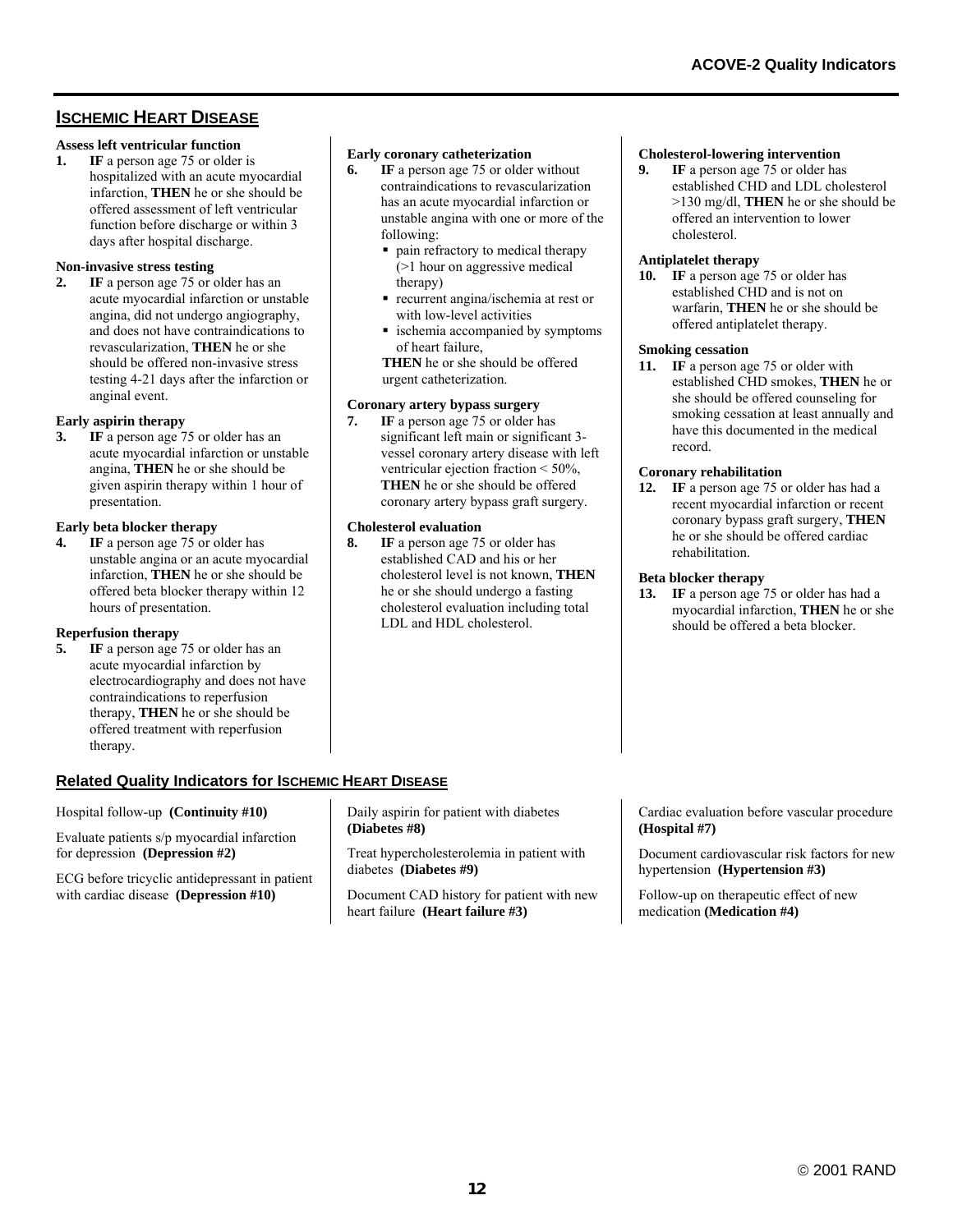# **MALNUTRITION**

#### **Weight measurement**

**1. ALL** persons age 75 or older should be weighed at each physician office visit and these weights should be documented in the medical record.

#### **Document weight loss**

**2. IF** a person age 75 or older has involuntary weight loss of > 10% of body weight over 1 year or less, **THEN** weight loss (or a related disorder) should be documented in the medical record as an indication that the physician recognized malnutrition as a potential problem.

#### **Evaluate weight loss/hypoalbuminemia**

**3. IF** a person age 75 or older has documented involuntary weight loss or hypoalbuminemia (< 3.5 g/dL), **THEN** she or he should receive an evaluation for potentially reversible causes of poor nutritional intake.

### **Related Quality Indicators for MALNUTRITION**

Evaluate patients with weight loss for depression **(Depression #1)**

**Evaluate comorbid conditions** 

- **4. IF** a person age 75 or older has documented involuntary weight loss or hypoalbuminemia (< 3.5 g/dL), **THEN** he or she should receive an evaluation for potentially relevant comorbid conditions including:
	- **medications that might be** associated with decreased appetite (e.g., digoxin, fluoxetine, anticholinergics)
	- depressive symptoms, and
	- **•** cognitive impairment.

#### **Alternative alimentation**

**6. IF** a hospitalized person age 75 or older Is unable to take foods orally for more than 72 hours, **THEN** alternative alimentation (e.g., enteral or parenteral) should be offered.

#### **Supplement hip fracture patient**

**7. IF** a person age 75 or older who was hospitalized for a hip fracture has evidence of nutritional deficiency (thin body habitus or low serum albumin or prealbumin), **THEN** oral or enteral nutritional protein-energy supplementation should be initiated post-operatively.

#### **Gastrostomy feeding in stroke patient**

**8. IF** a stroke patient has persistent dysphagia at 14 days, **THEN** a gastrostomy or jejunostomy tube should be considered for enteral feeding.

Nutritional intervention for patient at pressure ulcer risk **(Pressure ulcer #3)**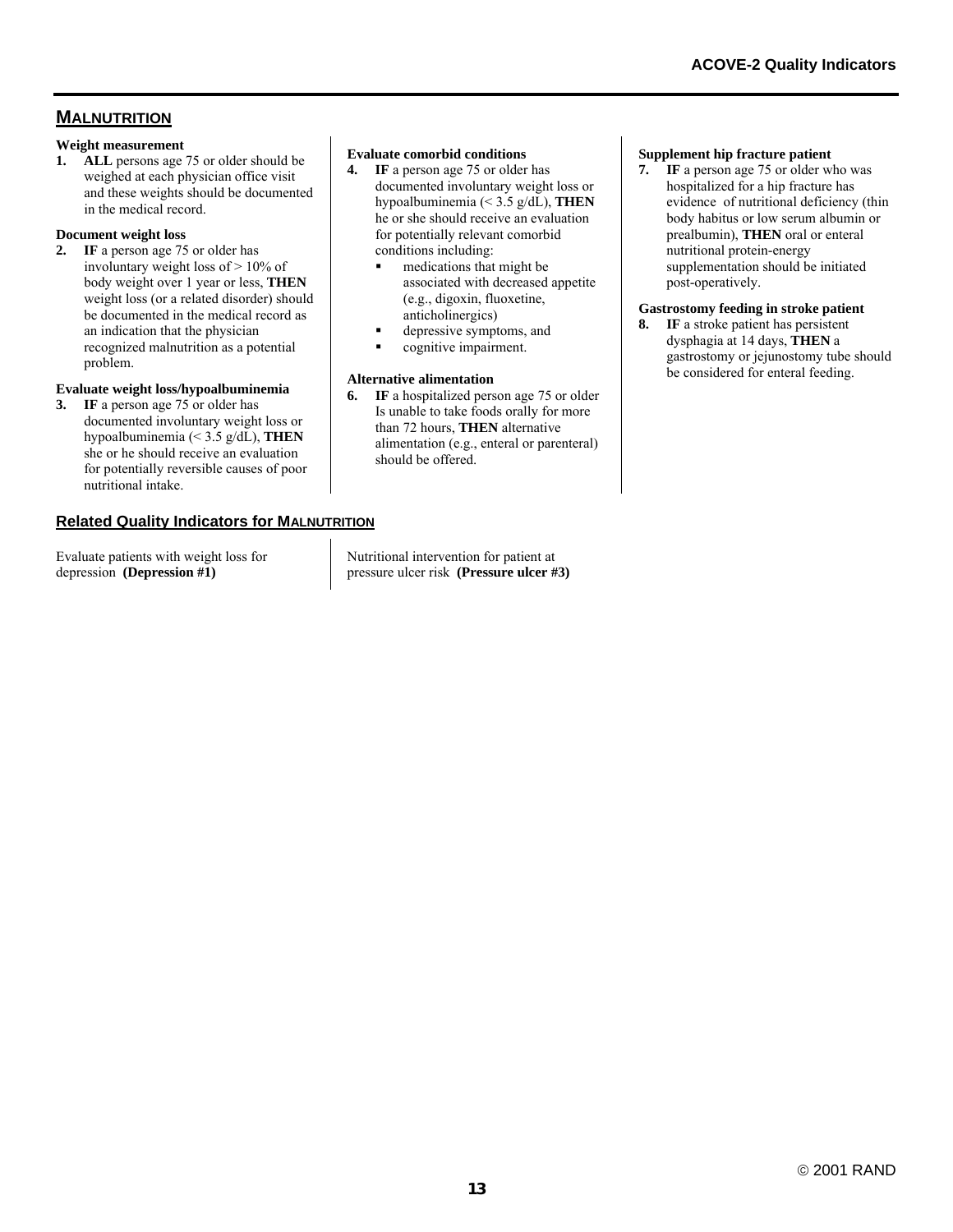# **MEDICATION USE**

#### **Drug indication**

**1. IF** a person age 75 or older is prescribed a new drug, **THEN** the prescribed drug should have a clearly defined indication documented in the record.

#### **Patient education**

**2. IF** a person age 75 or older is prescribed a new drug, **THEN** the patient (or, if incapable, a caregiver) should receive education about the purpose of the drug, how to take it, and expected side effects or important adverse reactions.

#### **Medication list**

**3.** For **ALL** persons age 75 or older there should be an up-to-date medication list in the outpatient medical record of every physician and in the hospital medical record.

#### **Response to therapy**

**4. EVERY** new drug that is prescribed to a person age 75 or older on an ongoing basis for a chronic medical condition should have a documentation of response to therapy within 6 months.

#### **Drug regimen review**

**5. ALL** persons age 75 or older should have a drug regimen review at least annually.

#### **Monitoring warfarin**

- **6-I. IF** a person age 75 or older is prescribed warfarin, **THEN** an international normalized ratio (INR) should be determined within 4 days after initiation of therapy.
- **6-C. IF** a person age 75 or older is prescribed warfarin, **THEN** an internationalized normalized ratio (INR) should be done at least every 6 weeks.

#### **Monitoring electrolytes for diuretic**

- **7-I. IF** a person age 75 or older is prescribed a thiazide or loop diuretic, **THEN** electrolytes should be checked within 1 month after initiation of therapy.
- **7-C. IF** a person age 75 or older is prescribed a thiazide or loop diuretic, **THEN** he or she should have electrolytes checked at least yearly.

### **Oral hypoglycemic medication**

**8. IF** a person age 75 or older is prescribed an oral hypoglycemic drug, **THEN** chlorpropamide should not be used.

#### **Anticholinergic medications**

**9. ALL** persons age 75 or older should not be prescribed a medication with strong anticholinergic effects if alternatives are available.

#### **Barbiturates**

**10. IF** a person age 75 or older does not need control of seizures, **THEN**  barbiturates should not be used.

## **Opioid analgesic**

11. **IF** a person age 75 or older requires analgesia, **THEN** meperidine should not be used.

### **Monitoring for new ACE inhibitor**

**12. IF** a person age 75 or older is newly started on an ACE inhibitor, **THEN** serum potassium and creatinine levels should be checked within 1 month of the initiation of therapy.

#### **NSAIDs**

- **13A. IF** a person age 75 or over is treated with a non-selective nonsteroidal antiinflammatory drug (NSAID), **THEN** the patient should be advised of the risks associated with the drug.
- **13B. IF** a person age 75 or over is treated with a COX-2 nonsteroidal, antiinflammatory drug (NSAID), **THEN** the patient should be advised of the risks associated with the drug.
- **14. IF** a person age 75 or over is treated with a COX non-selective NSAID **THEN** he or she should be offered concomitant treatment with either misoprostol or a proton pump inhibitor.

## **Related Quality Indicators for MEDICATION USE**

Medication follow up **(Continuity #2)** Continuity between providers **(Continuity #3)** Continuity after hospital discharge **(Continuity #7)** Causing cognitive impairment **(Dementia #2, 3)** Choice of antidepressant medication **(Depression #7)** ECG before tricyclic antidepressant in patient with cardiac disease **(Depression #10)** MAOI interactions **(Depression #11, 12)**

Dosing and titration of antidepressants **(Depression #14)** Calcium channel blocker use in heart failure **(Heart failure #10)** Antiarhythmic use in heart failure **(Heart failure #11)** Evaluate medications on hospital admission **(Hospital #1)**  Assess medications if delirium present **(Hospital #9)** Long-acting medications for hypertension **(Hypertension #6)**

Evaluate medications if patient presents with weight loss **(Malnutrition #4)**

Acetaminophen use for osteoarthritis **(Osteoarthritis #7)**

Calcium and vitamin D if taking steroids **(Osteoporosis #7)**

Bowel regimen for opioid use **(Pain #5)**  Follow up therapeutic effect of pain treatment. **(Pain #7)** 

Anticoagulation for atrial fibrillation **(Stroke #4)** 

Stroke prophylaxis **(Stroke #11)**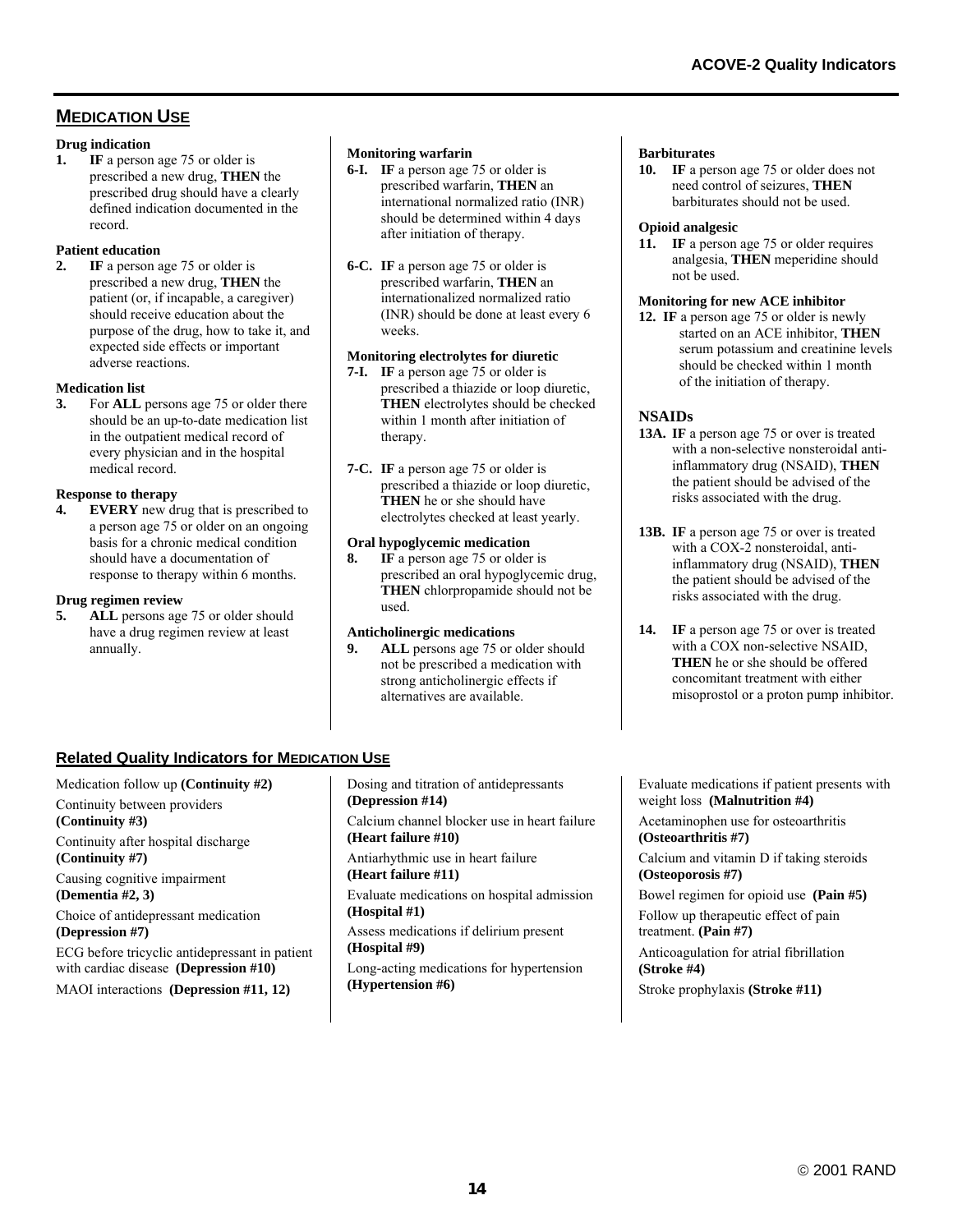# **OSTEOARTHRITIS**

#### **Assess functional status/pain**

**1. IF** a person age 75 or older is diagnosed with symptomatic osteoarthritis, **THEN** functional status and degree of pain should be assessed annually.

#### **Aspirate hot joints**

**2. IF** a person age 75 or older has monoarticular joint pain associated with redness, warmth and/or swelling and the patient also has an oral temperature > 38.0°C, and does not have a previously established diagnosis of pseudogout or gout, **THEN** a diagnostic aspiration of the painfully swollen red joint should be performed that day.

# **Exercise therapy**<br>**3.** IF an ambul

**IF** an ambulatory person age 75 or older has had a diagnosis of symptomatic osteoarthritis of the knee for >3 months and has no contraindications to exercise and is physically and mentally able to exercise **THEN** a directed or supervised strengthening or aerobic exercise program should have been prescribed at least once

#### **Patient education**

**5.** IF an ambulatory person age 75 or older has had a diagnosis of symptomatic osteoarthritis for >6 months **THEN** there should be evidence that education regarding the natural history, treatment and selfmanagement of the disease was offered at lease once

#### **First-line pharmacologic therapy**

**7.** IF oral pharmacologic therapy is initiated to treat osteoarthritis, **THEN** acetaminophen should be the first drug used, unless there is a documented contraindication to use.

#### **Total joint replacement**

**11. IF** a person age 75 or older with severe symptomatic osteoarthritis of the knee or hip has failed to respond to nonpharmacologic and pharmacologic therapy, **THEN** the patient should be offered referral to an orthopedic surgeon to be evaluated for total joint replacement within 6 months unless a contraindication to surgery is documented.

## **Related Quality Indicators for OSTEOARTHRITIS**

Follow up therapeutic effect of pain treatment. **(Pain #7)**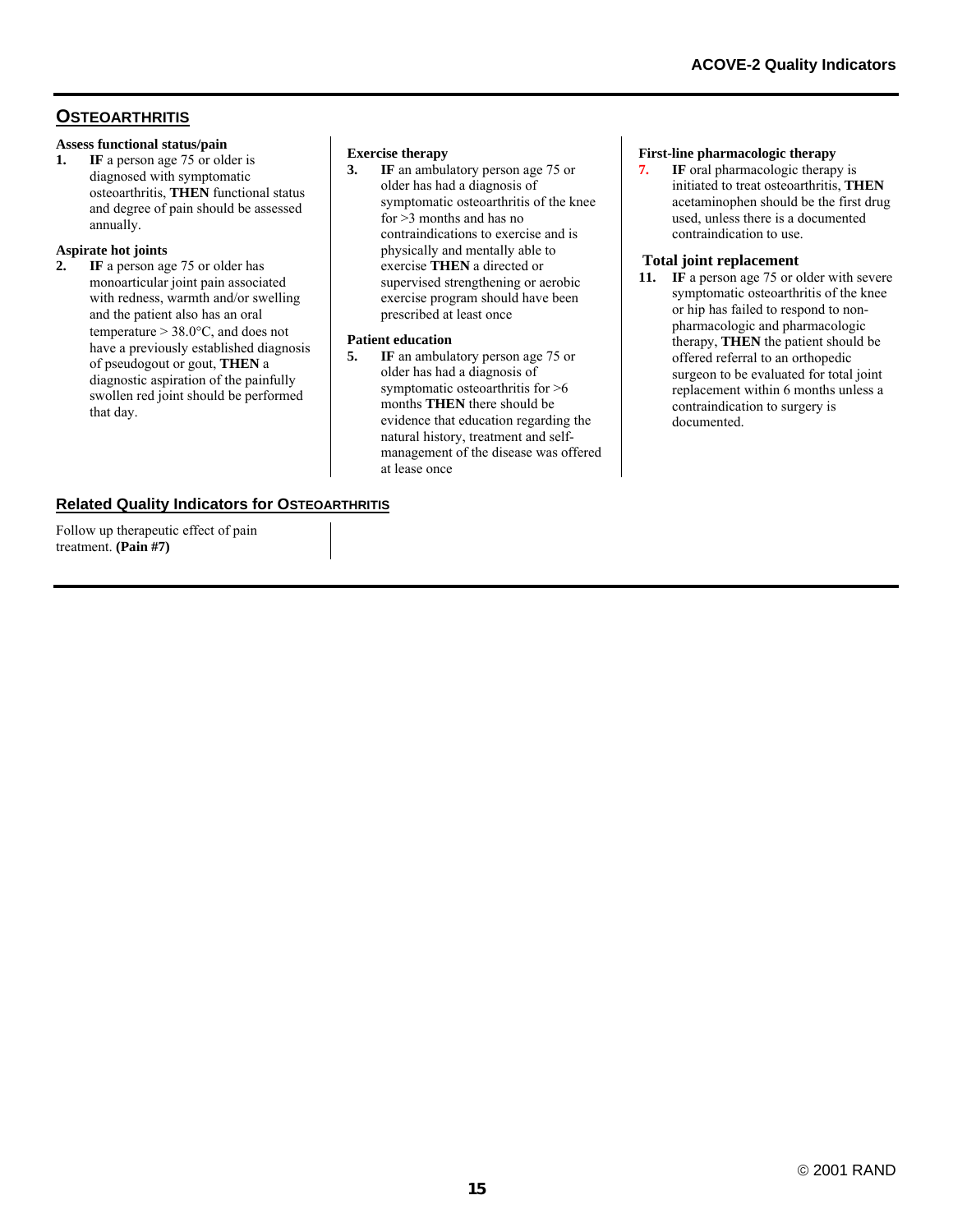# **OSTEOPOROSIS**

#### **Prevention**

- **1A. ALL** female persons age 75 or older should be counseled at least once regarding intake of dietary calcium and vitamin D.
- 1B. ALL female persons age 75 or older should be counseled at least once regarding weight-bearing exercises.

#### **Smoking cessation**

**2. ALL** female persons age 75 or older who smoke should be counseled annually about smoking cessation.

### **Pharmacologic preventive therapy**

**3. EVERY** female person age 75 or older should be counseled about her risk for osteoporosis and the potential need for pharmacologic prevention of osteoporosis at least once.

## **Related Quality Indicators for OSTEOPOROSIS**

Evaluate for falls or gait imbalance **(Falls #1, 2)** 

Alcohol screening **(S&P #3)**

#### **Identifying secondary osteoporosis**

**4. IF** a person age 75 or older has a new diagnosis of osteoporosis, **THEN**  during the initial evaluation period an underlying cause of osteoporosis should be sought by checking medication use and current alcohol use.

#### **Calcium/vitamin D for osteoporosis**

**6. IF** a person age 75 or older has osteoporosis, **THEN** calcium and vitamin D supplements should be recommended at least once.

#### **Calcium/vitamin D with corticosteroid use**

**7. IF** a person age 75 or older is taking corticosteroids for more than 1 month, **THEN** the patient should be offered calcium and vitamin D.

#### **Treatment of osteoporosis**

**8. IF** a person age 75 or older is newly diagnosed with osteoporosis, **THEN** the patient should be offered treatment with hormone replacement therapy, SERMs, bisphosphonates, or calcitonin within 3 months of diagnosis.

Smoking history and counseling **(S&P #4, 5)** 

Exercise counseling **(S&P #6)**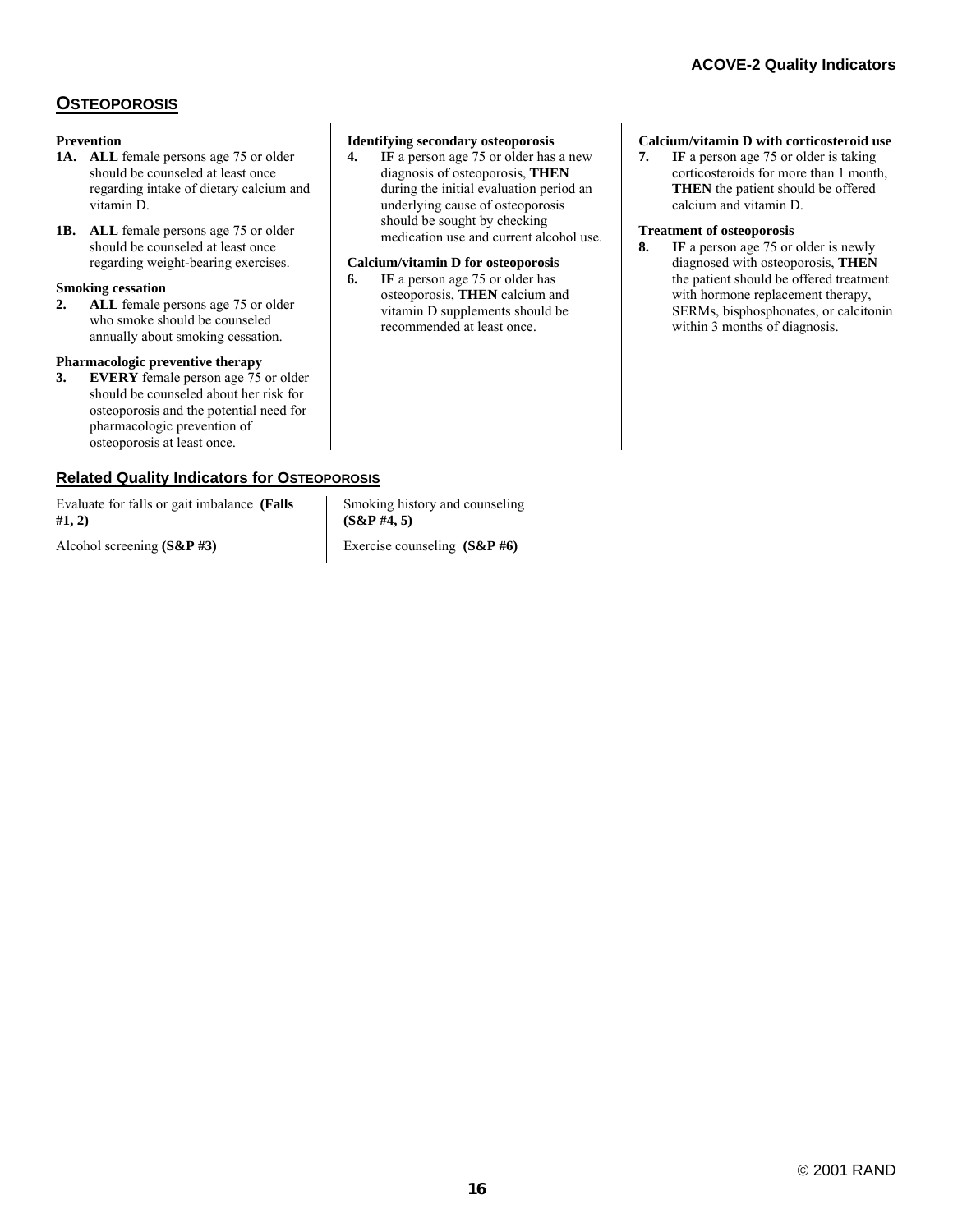# **PAIN MANAGEMENT**

#### **Screening for pain**

- **1. ALL** persons age 75 or older should be screened for chronic pain during the initial evaluation period.
- **2. ALL** persons age 75 or older should be screened for chronic pain every 2 years.

#### **Targeted history/physical**

- **3-H. IF** a person age 75 or older has a newly reported chronic painful condition, **THEN** a targeted history should be performed within 1 month.
- **3-E. IF** a person age 75 or older has a newly reported chronic painful condition, **THEN** a physical exam should be performed within 1 month.

#### **Constipation with opioid use**

**5. IF** a person age 75 or older with chronic pain is treated with opioids, **THEN** he or she should be offered a bowel regimen, or the medical record should document the potential for constipation or explain why bowel treatment is not needed.

### **Related Quality Indicators for PAIN MANAGEMENT**

Evaluate depression in patients with chronic pain **(Depression #2)**

Palliative care **(End of life #12)**

Educate concerning side effects of new medication **(Medication #2)**

Avoid meperidine **(Medication #11)** Assess pain and function annually for osteoarthritis **(Osteoarthritis #1)**

**Treating pain** 

**6. IF** a person age 75 or older has a newly reported chronic painful condition, **THEN** treatment should be offered.

#### **Reassessment of pain control**

**7. IF** a person age 75 or older is treated for a chronic painful condition, **THEN** he or she should be assessed for a response within 6 months.

Acetaminophen use for osteoarthritis **(Osteoarthritis #7)** NSAID use **(Medication #13, 14)**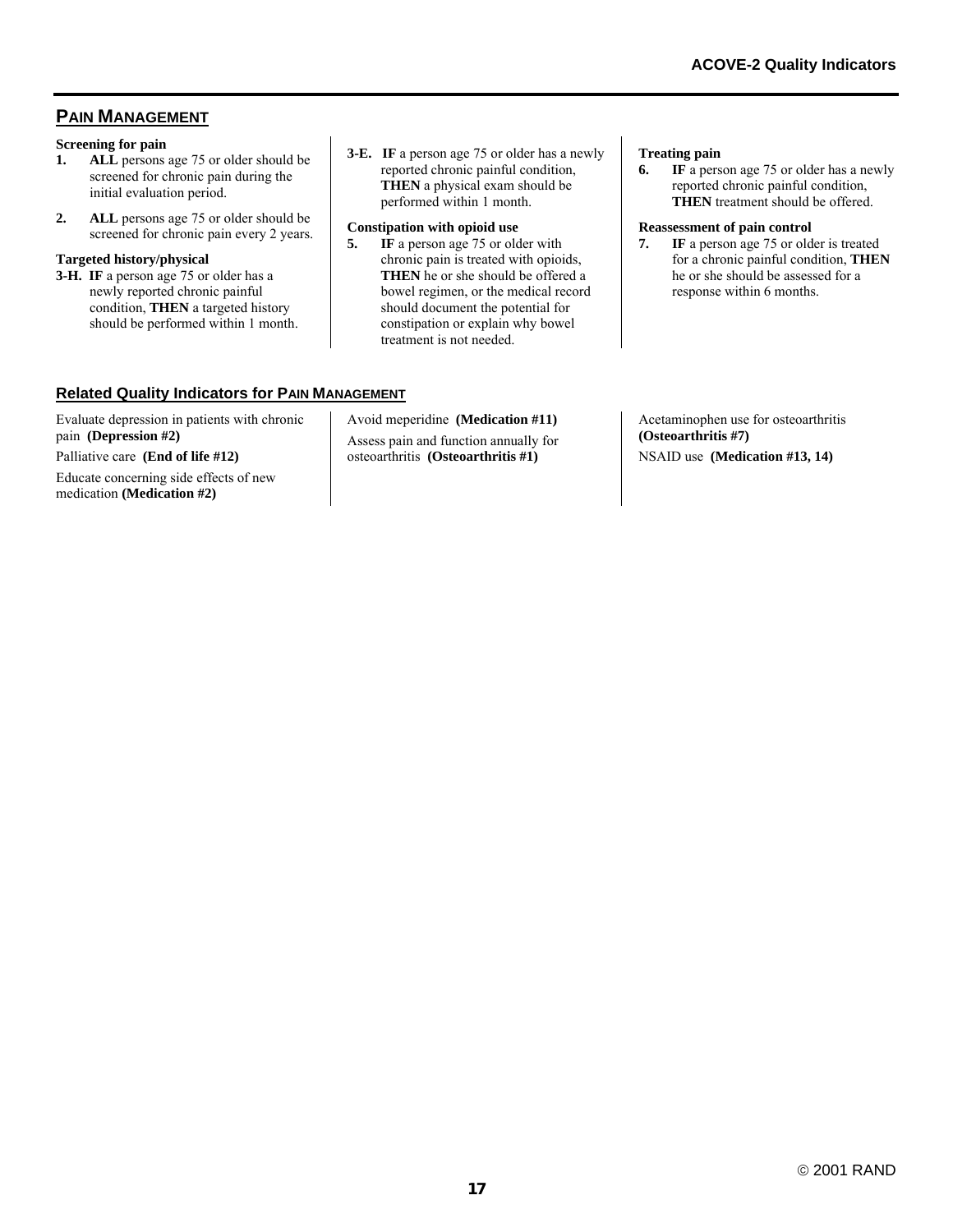# **PNEUMONIA**

#### **Pneumococcal vaccination**

**1. IF** a person age 75 or older with no history of allergy to the pneumococcal vaccine is not known to have already received a pneumococcal vaccine or if the patient received it more than 5 years ago (if prior to age 65), **THEN** a pneumococcal vaccine should be offered.

#### **Influenza vaccination**

**2. IF** a person age 75 or older has no history of anaphylactic hypersensitivity to eggs or to other components of the influenza vaccine, **THEN** the patient should be offered an annual influenza vaccination.

#### **Vaccination of inpatients**

**3. IF** a person age 75 or older is hospitalized and he or she is eligible for vaccination (i.e., is not up-to-date with pneumococcal or influenza vaccination), **THEN** the patient should be offered vaccination against pneumococcus and influenza (during flu season).

#### **Vaccination rates**

**4. IF** pneumococcal and/or influenza vaccination rates among patients of a health delivery organization are low  $(i.e.,  $60\%$  of persons at risk for$ pneumococcal and influenza disease and < 90% of institutionalized elderly), **THEN** methods to increase the rate of vaccination should be employed.

#### **Vaccinate health care workers**

**5. IF** a health care organization cares for elderly patients, **THEN** it should have a formal plan to offer and encourage influenza vaccination among its employees.

#### **Smoking cessation**

**6. IF** a smoker develops pneumonia, **THEN** the smoker should be advised to quit smoking.

#### **Antibiotics**

**7. IF** a person age 75 or older is admitted to the hospital with pneumonia, **THEN** antibiotics should be administered within 8 hours of hospital arrival.

#### **Oxygen therapy**

**8. IF** a person age 75 or older is admitted to the hospital with community-acquired pneumonia with hypoxia, **THEN** the patient should receive oxygen therapy.

#### **Empyema**

**9. IF** a person age 75 or older has an empyema, **THEN** drainage is required.

#### **Changing parenteral to oral antibiotics**

- **10. IF** a person age 75 or older with community-acquired pneumonia is to be switched from parenteral to oral antimicrobial therapy, **THEN** the patient must meet all of the following criteria:
	- clinically improving condition
	- hemodynamically stable
	- tolerating oral medication and/or food and fluids.

#### **Stability at discharge**

11. **IF** a person age 75 or older with community-acquired pneumonia is to be discharged home, **THEN** the patient should not be unstable on the day prior to or the day of discharge.

# **Related Quality Indicators for PNEUMONIA**

Hospital follow-up **(Continuity #7)**

Mechanical ventilator **(End of life #7, 10)**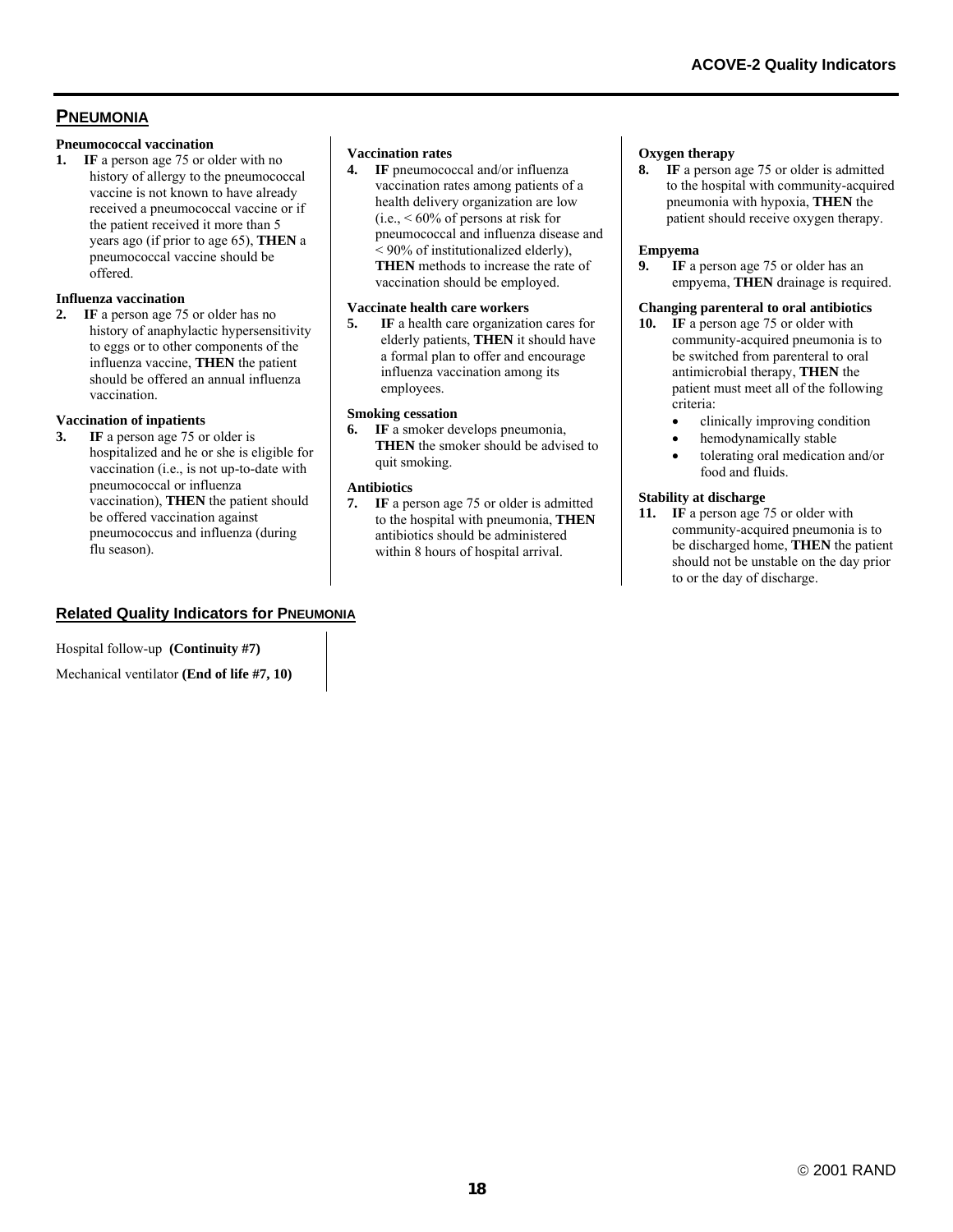# **PRESSURE ULCERS**

#### **Risk assessment**

**1. IF** a person age 75 or older is admitted to an intensive care unit or a medical/surgical unit of a hospital and is unable to reposition himself or herself or has limited ability to do so, **THEN** risk assessment for pressure ulcers should be performed on admission.

#### **Preventive intervention**

**2. IF** a person age 75 or older is identified as "at risk" for pressure ulcer development or a pressure ulcer risk assessment score indicates that the person is "at risk," **THEN** preventive intervention must be instituted within 12 hours, addressing repositioning needs and pressure reduction (or management of tissue loads).

#### **Nutritional intervention**

**3. IF** a person age 75 or older is identified as "at risk" for pressure ulcer development and has malnutrition (involuntary weight loss of >10% over 1 year or low albumin or prealbumin), **THEN** nutritional intervention or dietary consultation should be instituted.

#### **Evaluation**

**IF** a person age 75 or older presents with a pressure ulcer, **THEN** the pressure ulcer should be assessed for:  $(1)$  location,  $(2)$  depth and stage,  $(3)$ size and (4) presence of necrotic tissue.

# **Management**<br>**5.** IF a pers

- **5. IF** a person age 75 or older presents with a clean full-thickness pressure ulcer and has no improvement at 4 weeks post-treatment, **THEN** (1) the appropriateness of the treatment plan and (2) the presence of cellulitis or osteomyelitis should be assessed.
- **6. IF** a person age 75 or older presents with a partial-thickness pressure ulcer and has no improvement at 2 weeks post-treatment, **THEN** the appropriateness of the treatment plan should be assessed.

#### **Debridement**

**7. IF** a person age 75 or older presents with a full-thickness sacral or trochanteric pressure ulcer covered with necrotic debris or eschar, **THEN** debridement interventions using sharp, mechanical, enzymatic or autolytic procedures should be instituted within 3 days of diagnosis.

#### **Cleansing**

**8. IF** a person age 75 or older has a stage 2 or greater pressure ulcer, **THEN** a topical antiseptic should not be used on the wound.

# **Systemic infection**<br>**9 IF** a person as

- **IF** a person age 75 or older with a fullthickness pressure ulcer presents with systemic signs and symptoms of infection such as elevated temperature, leukocytosis, confusion and agitation, and these signs and symptoms are not due to another identified cause, **THEN** the ulcer should be debrided of necrotic tissue within 12 hours.
- **10. IF** a person age 75 or older with a fullthickness pressure ulcer presents with systemic signs and symptoms of infection such as elevated temperature, leukocytosis, or confusion and agitation, and these signs and symptoms are not due to another identified cause, **THEN** a tissue biopsy or a needle aspiration should be obtained and sent for culture and sensitivity within 12 hours.

#### **Topical dressings**

**11. IF** a person age 75 or older presents with a clean full-thickness or a partialthickness pressure ulcer, **THEN** a moist wound healing environment should be provided with topical dressings.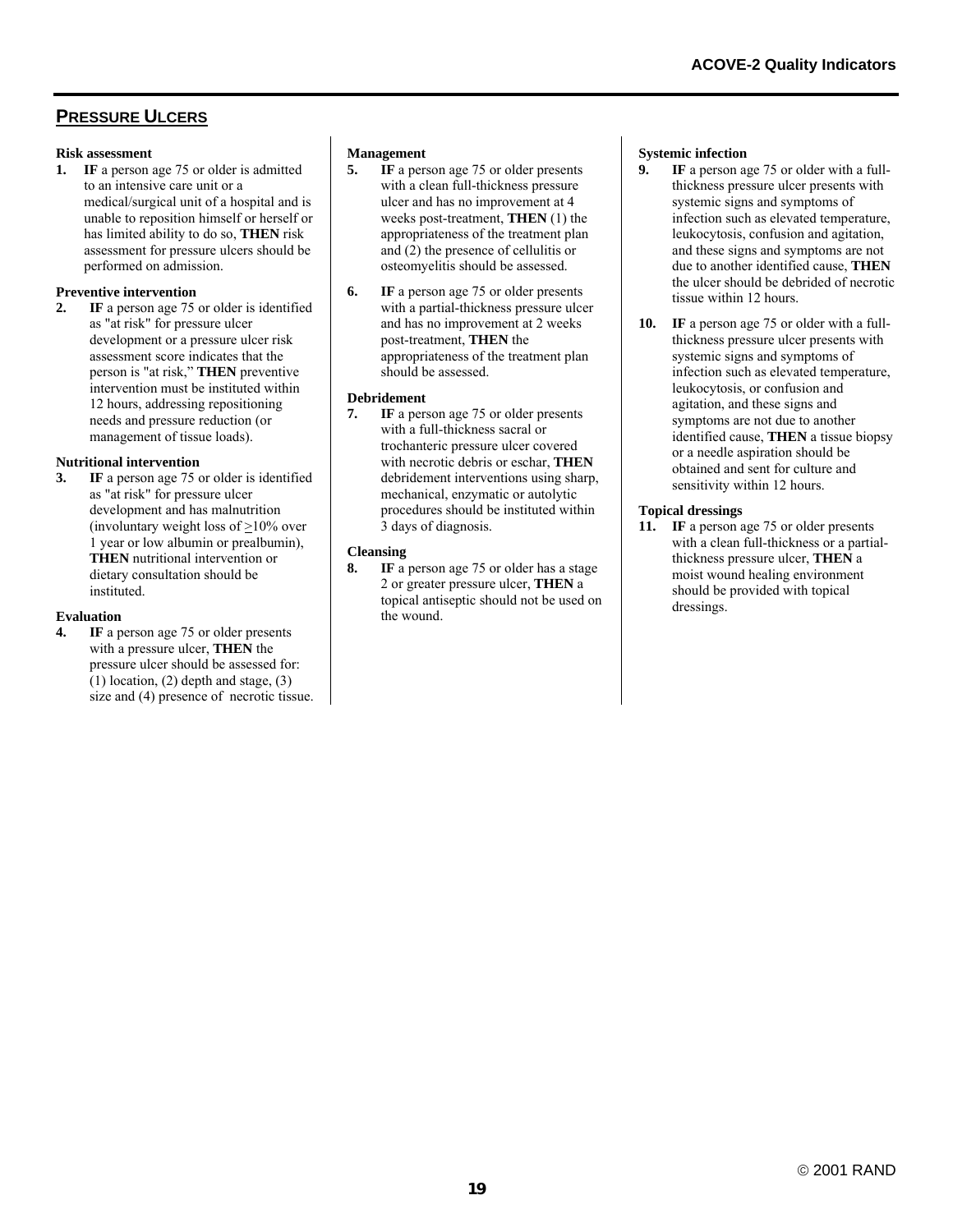# **SCREENING AND PREVENTION**

# **Alcohol screening**

ALL persons age 75 or older should be screened to detect problem drinking and hazardous drinking with a history of alcohol use or the use of standardized screening questionnaires (e.g., CAGE, AUDIT) at least once.

#### **Tobacco screening and counseling**

**4. ALL** persons age 75 or older should receive screening for tobacco use and nicotine dependence.

# **Related Quality Indicators for SCREENING AND PREVENTION**

Cognitive and functional evaluation **(Dementia #1)** Advance directives/preferences **(End of life #1)** Screen for falls and imbalance **(Falls #1, 2)**

Hearing screening **(Hearing #1)**

Cognitive evaluation at hospital admission **(Hospital #1)**

**5.** IF a person age 75 or older uses tobacco regularly, **THEN** he or she should be offered counseling and/or pharmacologic therapy to stop tobacco use at least once.

### **Physical activity screening**

**6. ALL** persons age 75 or older should receive an assessment of their activity level, and be provided with counseling to promote regular physical activity at least once.

#### **Colorectal cancer screening**

**7. ALL** persons age 75 or older should be offered screening for colorectal cancer at least once with fecal occult blood testing or should have had sigmoidoscopy in the last 5 years or colonoscopy in the last 10 years.

Weigh patient each outpatient visit **(Malnutrition #1)** Calcium, vitamin D and exercise counseling **(Osteoporosis #1)**  Pharmacologic prevention of osteoporosis **(Osteoporosis #3)**  Calcium/Vitamin D with corticosteroid use **(Osteoporosis #7)** 

Smoking screen and counsel **(IHD #11; Osteoporosis #2; Pneumonia #6; Stroke #8)**

Screen for pain **(Pain #1, 2)** Pneumococcal vaccine **(Pneumonia #1, 3, 4)** Influenza vaccine **(Pneumonia #2, 3, 4, 5)** Urinary incontinence screening **(UI #1, 2)** Vision evaluation **(Vision #1)**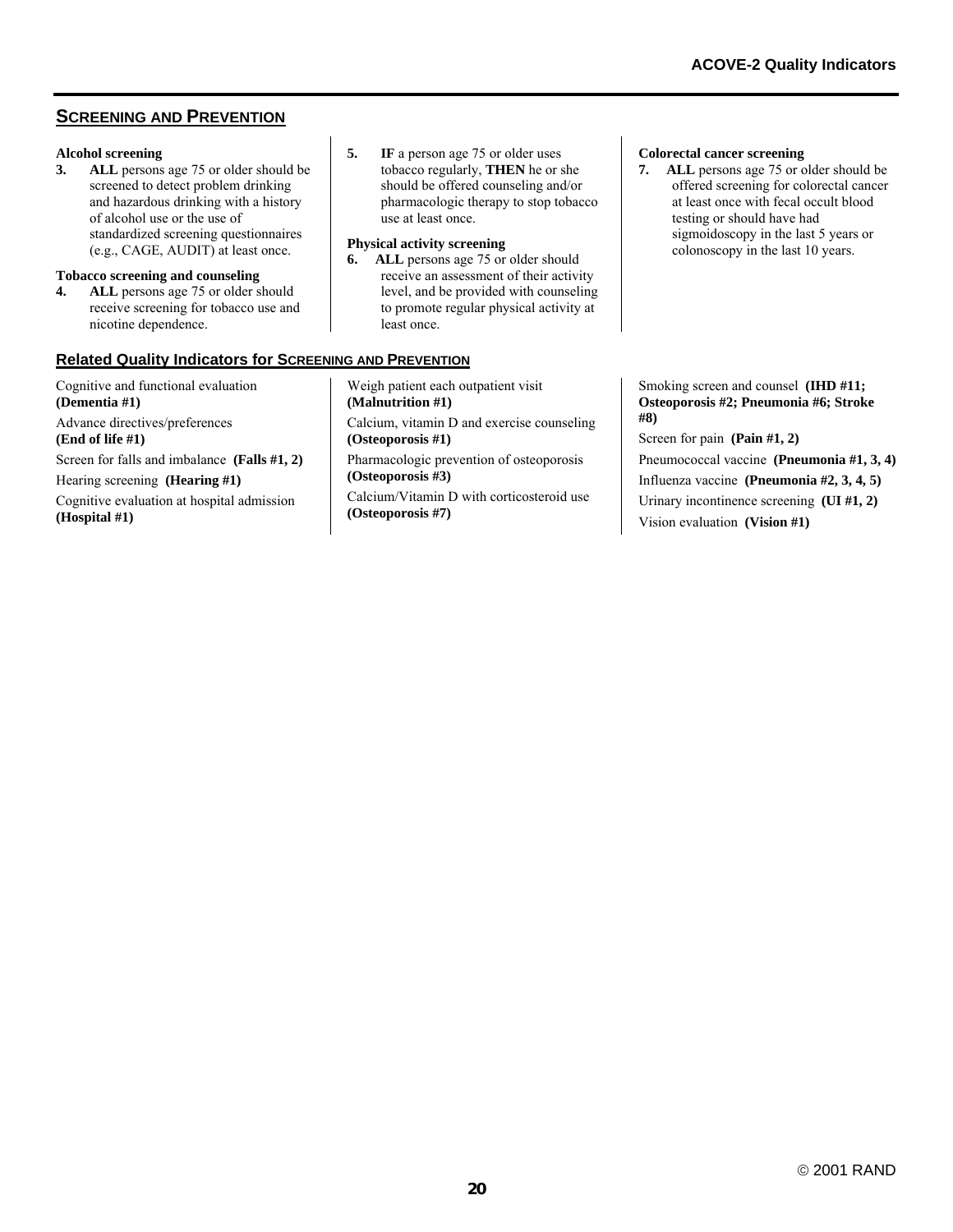# **STROKE AND ATRIAL FIBRILLATION**

# **Carotid entarterectomy**<br>**1.** IF a male person age

**1F** a male person age 75 or older has carotid artery symptoms, and is diagnosed with a TIA or nondisabling stroke, and has had carotid imaging documenting  $\geq 70\%$  carotid stenosis on the side ipsilateral to the hemisphere producing the symptoms, and the medical record does not document that no facility is available with  $\leq 6\%$  30day morbidity and mortality, **THEN** he should receive referral for evaluation for carotid endarterectomy (CEA) within 4 weeks of the diagnostic study or event, whichever is later.

#### **Carotid artery imaging**

**2. IF** a male person age 75 or older has carotid artery symptoms and is diagnosed with TIA or nondisabling stroke, and the medical record does not document that the patient is not a candidate for carotid surgery, **THEN** a carotid artery imaging study should be performed within 4 weeks.

#### **Contraindications to CEA**

**3. IF** for a person age 75 or older the combined risk of surgery (patient characteristics and hospital or surgeon experience) is 10% or greater, **THEN** CEA should not be performed.

# **Anticoagulation for atrial fibrillation**<br>**4.** IF a person age 75 or older has at

- **IF** a person age 75 or older has atrial fibrillation (AF) > 48-hour duration and has any "high risk" condition:
	- impaired LV function
	- female gender
	- hypertension or systolic blood pressure >160 mmHg
	- prior ischemic stroke, TIA, or systemic embolism

**THEN** he or she should be offered oral anticoagulation therapy, or antiplatelet therapy if the medical record documents a reason not to give anticoagulant therapy.

#### **Stroke imaging before anticoagulation**

**5. IF** a person age 75 or older has a presumed stroke, **THEN** a CT or MRI of the head should be obtained prior to initiation or continuation of thrombolytic treatment, anticoagulant therapy, or antiplatelet therapy.

# **Antiplatelet therapy for acute stroke/TIA**<br>**7.** IF a person age 75 or older is

**IF** a person age 75 or older is diagnosed with acute atherothrombotic ischemic stroke or with a TIA, **THEN** antiplatelet treatment should be offered within 48 hours following the stroke or TIA, unless the patient is already receiving anticoagulant treatment.

#### **Smoking cessation**

**8. IF** a person age 75 or older has a TIA or stroke, **THEN** the medical record should document that smoking status was assessed, and that smokers were counseled to stop smoking.

# **Thrombolytic therapy**<br>**9.** IF a person age 75

- **IF** a person age 75 or older is started on thrombolytic therapy for a stroke, **THEN** all of the following should be true:
	- a head CT or MRI should precede initiation of thrombolytic therapy;
	- sulcal effacement, mass effect. edema, or possible hemorrhage should not be present on neuroimage;
	- time from symptom onset to initiation of thrombolytic therapy should be documented in the medical record and should not exceed 3 hours;
	- absence of absolute contraindications to thrombolysis should be documented in the medical record;
	- tPA should be used; AND
	- National Institute of Neurological Disorders and Stroke exclusion criteria should not be present.

#### **Admission to stroke unit**

**10. IF** a person age 75 or older is admitted to the hospital with a diagnosis of acute ischemic or hemorrhagic stroke, **THEN** he or she should be admitted to a specialized acute or combined acute and rehabilitative stroke unit, or transferred to a specialized stroke unit if such a unit is available in the hospital.

#### **Stroke prophylaxis**

**11. IF** a person age 75 or over has cerebrovascular disease, **THEN** the patient should be offered appropriate stroke prophylaxis with antiplatelet agents or warfarin.

Feeding for persistent dysphagia after stroke **(Malnutrition #8)**

#### **Related Quality Indicators for STROKE AND ATRIAL FIBRILLATION**

Evaluate patients with stroke for depression **(Depression #2)**  Aspirin for diabetic patients **(Diabetes #8)**

Antiplatelet therapy for patients with IHD **(IHD #10)** Follow INR for warfarin use **(Medication #6)**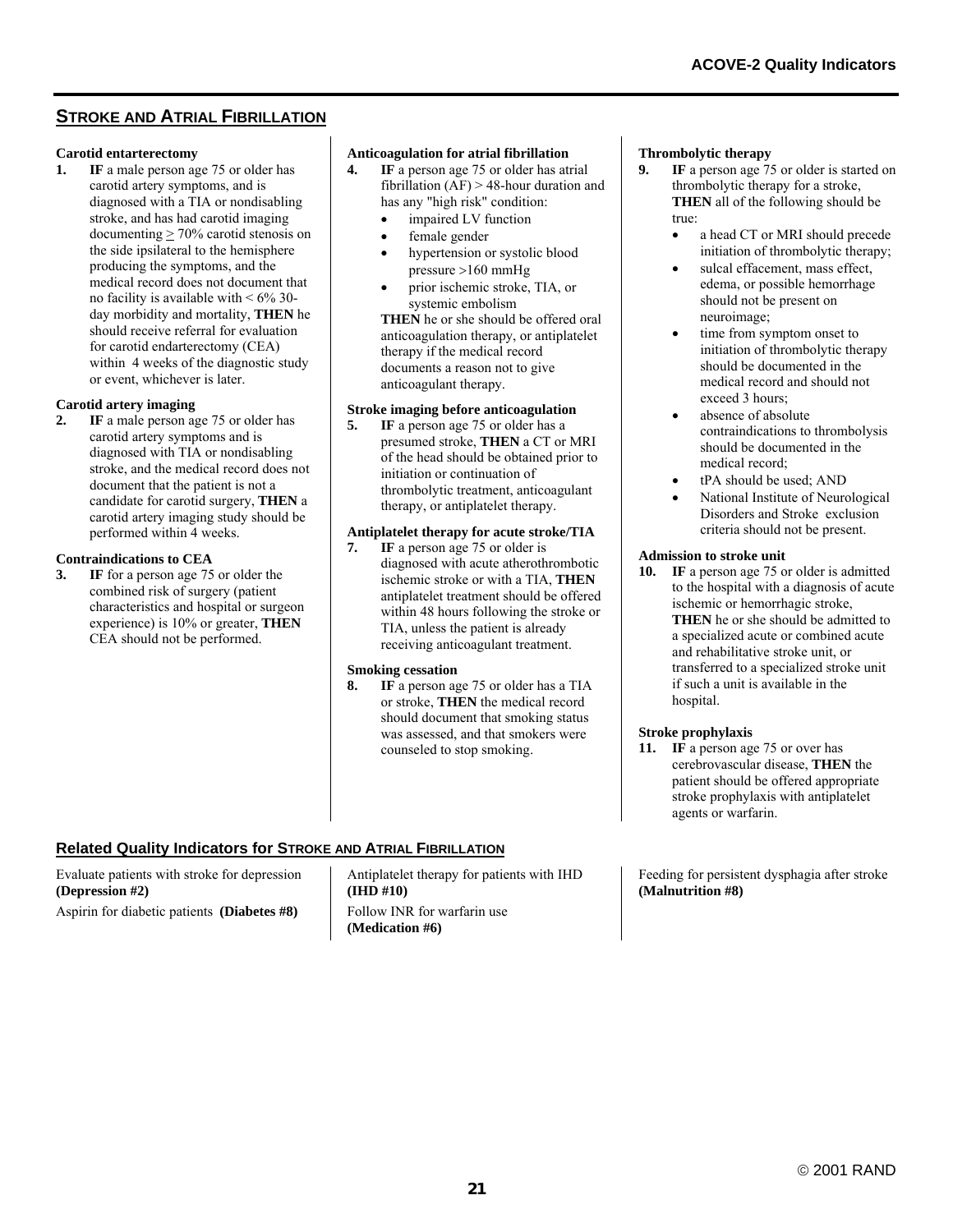# **URINARY INCONTINENCE**

# **Initial evaluation**<br>**1. ALL** person

ALL persons age 75 or older should have documentation of the presence or absence of urinary incontinence (UI) during the initial evaluation.

# **Annual evaluation**

**2. ALL** persons age 75 or older should annually have documentation of the presence or absence of UI.

# **Targeted history**

**3. IF** a person age 75 or older has new UI that persists for over 1 month or UI at the time of a new evaluation, **THEN** a targeted history should be obtained that documents each of the following: (1) characteristics of voiding, (2) ability to get to the toilet, (3) prior treatment for urinary incontinence, (4) importance of the problem to the patient, and (5) mental status.

# **Targeted physical examination**

**4. IF** a person age 75 or older has new UI that persists for over 1 month or UI at the time of a new evaluation, **THEN** a

targeted physical exam should be performed that documents (1) a rectal exam and (2) a genital system exam (including a pelvic exam for women).

#### **Diagnostic tests**

**5. IF** a person age 75 or older has new UI that persists for over 1 month or UI at the time of a new evaluation, **THEN** a dipstick urinalysis and post-void residual should be obtained.

#### **Discussion of treatment options**

**6. IF** a person age 75 or older has new UI or UI at the time of a new evaluation, **THEN** treatment options should be discussed.

#### **Behavioral therapy**

**7. IF** a cognitively intact person age 75 or older who is capable of independent toileting has documented stress, urge, or mixed incontinence without evidence of hematuria or high postvoid residual**, THEN** behavioral treatment should be offered.

#### **Urodynamic testing pre-procedure**

**8. IF** a person age 75 or older undergoes surgery or periurethral injections for UI, **THEN** subtracted cystometry should be performed prior to the procedure.

#### **Incontinence surgery**

**9. IF** a female person age 75 or older has documented stress UI caused by isolated intrinsic sphincter deficiency (ISD) or ISD with coexistent hypermobility and she undergoes surgical correction**, THEN** a sling or artificial sphincter procedure should be used.

#### **Chronic indwelling catheter use**

**10. IF** a person age 75 or older has clinically significant, newly discovered overflow UI, and indwelling urethral catheterization is used, **THEN** there should be documentation that the patient is not a candidate for alternative interventions as a result of severe physical or mental impairments or does not want alternative interventions.